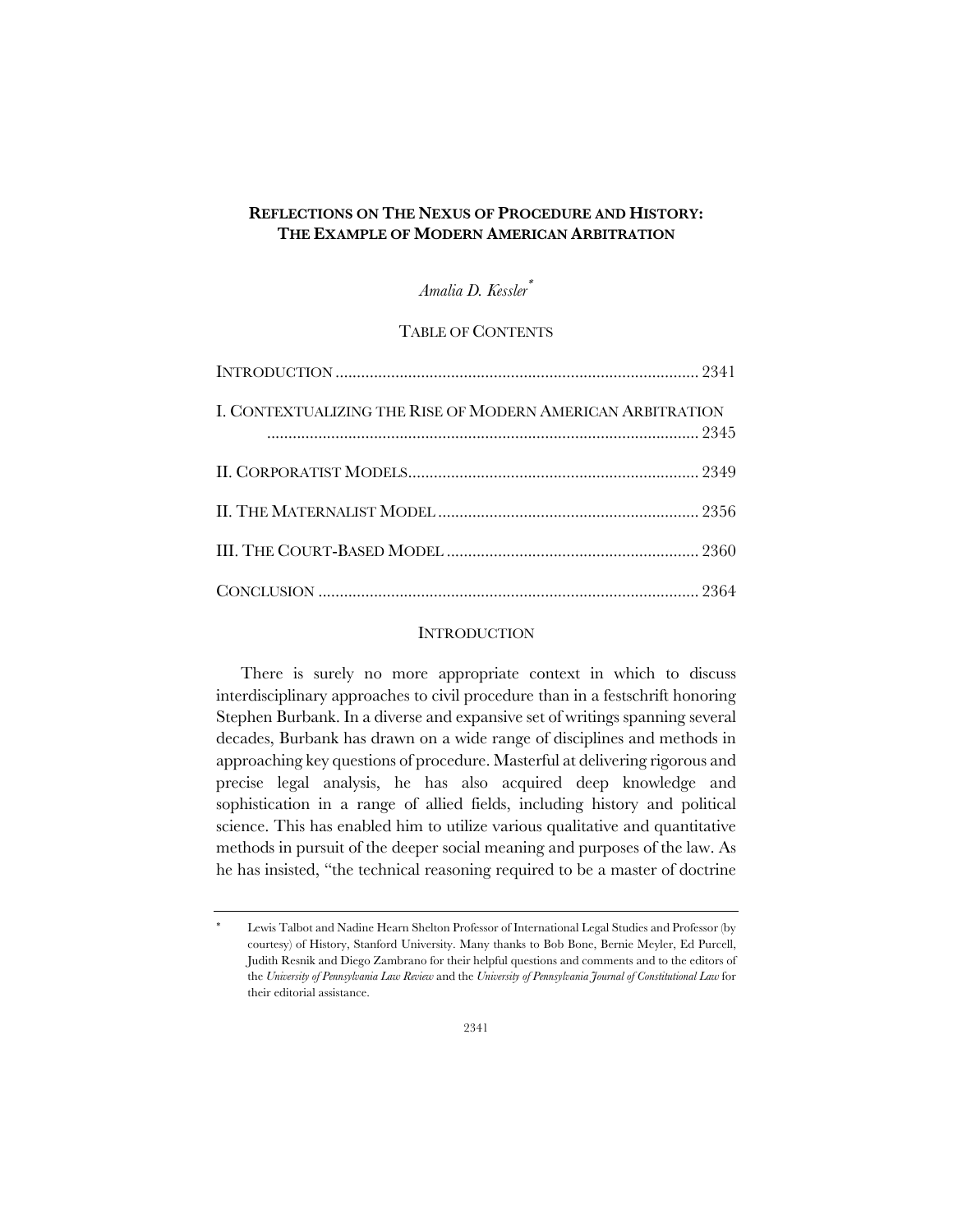is a necessary condition for . . . good scholarship about procedure," but "it is not a sufficient condition."1 For those who "seek to understand law's significance," it is vital to gain "perspectives in addition to the internal logic of technical reasoning"2—and these can be supplied only by turning to disciplines beyond the law, "including history, empiricism, and . . . political science."<sup>3</sup>

Among Burbank's interdisciplinary pursuits, and dear to my own heart, is the study of procedure from a historical perspective. But what precisely does history contribute? Unlike the quantitative methods employed by empiricists and widely embraced as the leading edge of both social science and legal studies today, the historian's toolkit is more amorphous and the ensuing contribution harder to identify. As Burbank's own work powerfully suggests, what history affords, above all else, is much-needed context. As he has often observed, procedure is power, providing the terms and structuring the processes through which decisions of vast individual and social consequence are made.4 But it is all too easy, "[p]articularly when the law in question is labeled 'procedure' . . . to accept a doctrinal question at face value (that is, to regard doctrine as an end in itself)."5 The unfortunate end result of this tendency, he has cautioned, is "to view such a question apart from the litigation dynamics that it engenders, and otherwise to ignore issues of power that may be at stake in its resolution."6 It is here that history can be of particular use, revealing the social context that elucidates these vital power dynamics, and thus making clear the stakes of our procedural choices.

As evidenced by Burbank's scholarship, as well as that of others participating in this symposium, historical approaches to procedure are of interest to procedure scholars. But as is true across the legal academy and broader university, enthusiasm for the historical method pales in comparison to that for empirical social science. Among legal scholars, the most obvious exception to that generalization is the relatively small but thriving field of legal history, many of whose participants are not only trained as lawyers, but

<sup>1</sup> Stephen B. Burbank, *Procedure, Politics, and Power*, 52 J. LEGAL EDUC. 342, 343 (2002).

<sup>2</sup> Stephen B. Burbank, *The Class Action Fairness Act of 2005 in Historical Context: A Preliminary View*, 156 U. PA. L. REV. 1439, 1440–41 (2008).

<sup>3</sup> Burbank, *Procedure, Politics, and Power*, *supra* note 1, at 344.

<sup>4</sup> *See generally* Burbank, *Procedure, Politics, and Power*, *supra* note 1; *see* Burbank, *Procedure and Power*, 46 J. LEGAL EDUC. 513 (1996); Burbank, *Pleading and the Dilemmas of Modern American Procedure*, 93 JUDICATURE 109, 116–20 (2009); Burbank, *The Costs of Complexity*, 85 MICH. L. REV. 1463, 1471– 76 (1987).

<sup>5</sup> Burbank, *The Class Action Fairness Act*, *supra* note 2, at 1441.

<sup>6</sup> *Id*.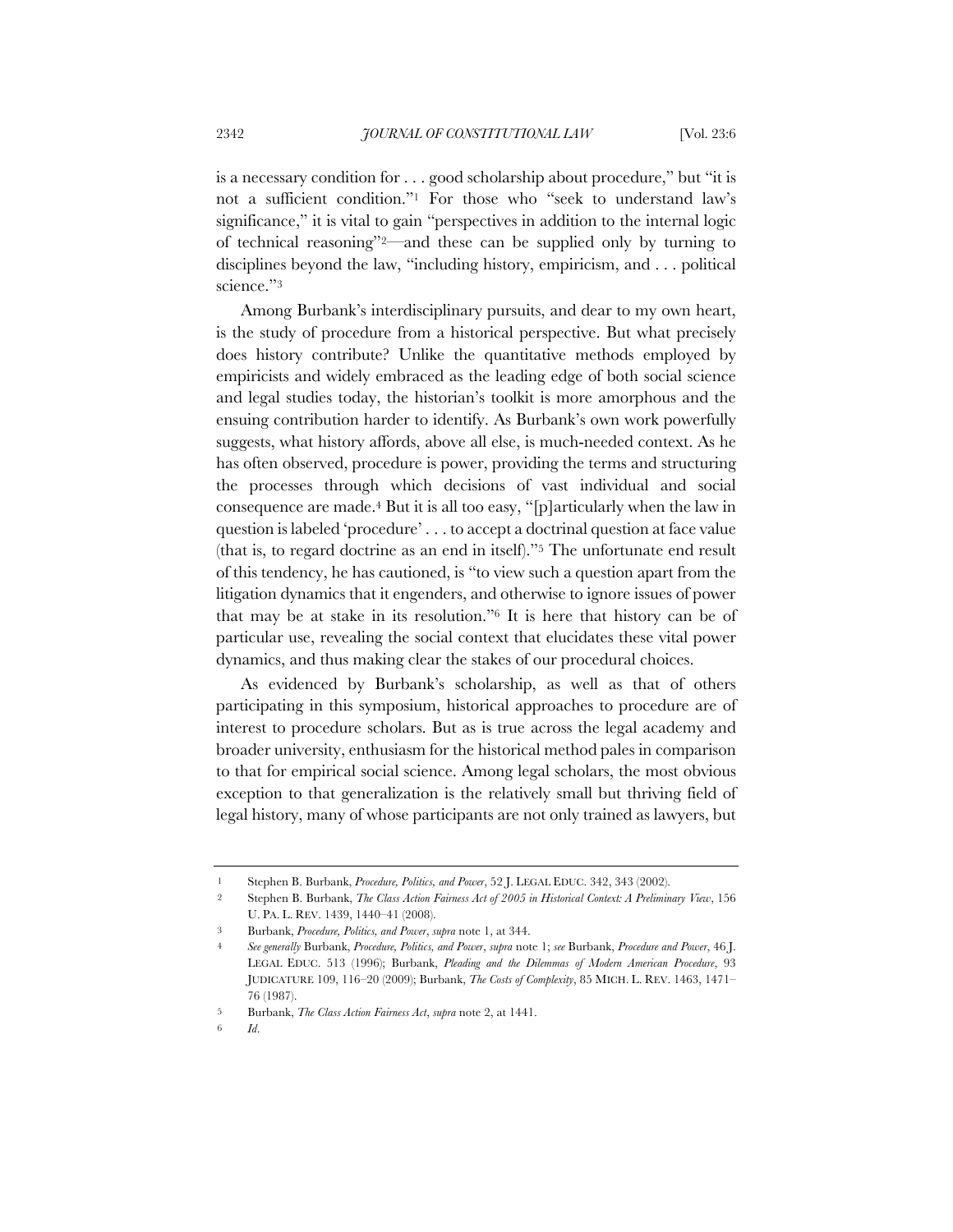also hold doctorates in history. But if we look at the work produced by those who identify as legal historians, remarkably little concerns questions of civil procedure and practice. Although legal historical work abounds in such fields as administrative law, labor and employment, and criminal law and procedure, the same cannot be said of civil procedure.7 Shaped by the realist turn in American approaches to law and legal education, as well as by their training in history, U.S.-based legal historians—unlike their counterparts in much of the rest of the globe—are largely externalist in orientation, eager to focus on the lived experience of the law, rather than its formal trappings. From this perspective, procedure and its technicalities seem far removed from the social and political dynamics believed to matter. But if we take seriously Burbank's repeated insistence that procedure is power, we are left with no small irony. Just as procedure scholars can be tempted to ignore history in their rush to analyze doctrine in its own terms, ignoring the social context that reveals the underlying reality of power, so too many historians in their pursuit of the social context that proceduralists sometimes ignore are inclined to ignore procedure. The nexus of procedure and history, where power dynamics play out through the law, is thus all too often neglected, to the ultimate detriment of scholarship in both fields.

As this suggests, we need more histories of procedure. In so arguing, I mean to make not only a quantitative, but also a qualitative point. Our need, in other words, is not only for more books and articles examining the history of procedure, but also for more of the historian's distinctive sensibility in the work that is produced. What precisely is that sensibility? Emerging out of the intersection of critical legal studies and cultural history, the legal historical scholarship produced in the United States over the last several decades has focused on context and contingency. By setting historical events in context, the legal historian reveals the myriad contingencies undergirding past developments, thus shedding light on the often complicated and unpredictable nature of legal and social change—including, not least, the role played by complex dynamics of power.8 Of late, a number of scholars have grown frustrated with the reigning paradigm, arguing, in the words of Christopher Tomlins, that the embrace of "totalized contingency" has proven a dead end, giving rise to a growing sense of "indeterminacy" and

<sup>7</sup> There are, of course, exceptions. *See, e.g.*, KELLEN FUNK, THE LAWYERS' CODE (forthcoming 2021); AMALIA D. KESSLER, INVENTING AMERICAN EXCEPTIONALISM: THE ORIGINS OF AMERICAN ADVERSARIAL LEGAL CULTURE*,* 1800–1877 (2017) (presenting historical accounts of the development of American procedural law).

<sup>8</sup> *See, e.g.*, Robert W. Gordon, *Critical Legal Histories*, 36 STAN. L. REV. 57 (1984) (describing the various approaches to historical analysis within the field of critical legal studies).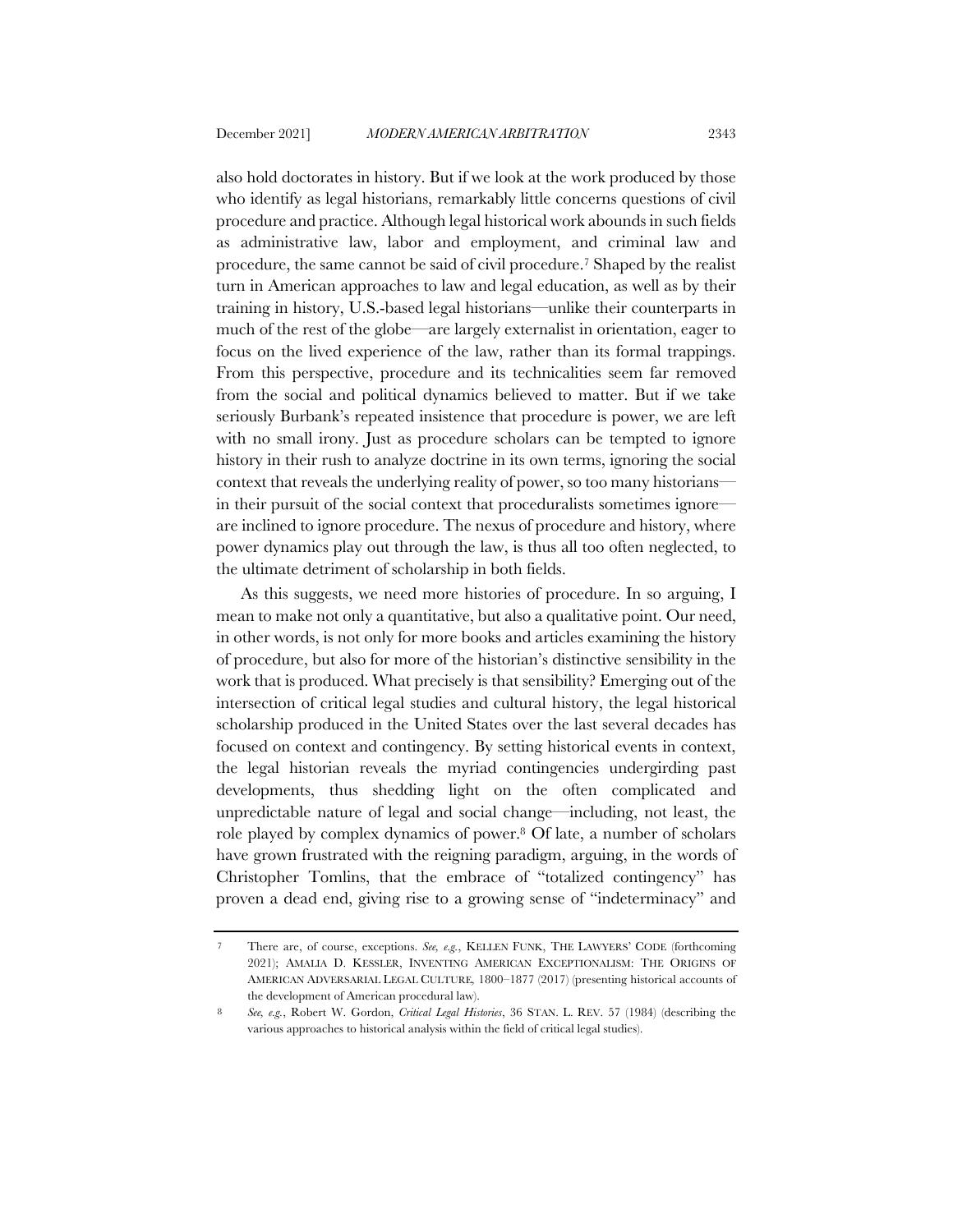replacing "explanation" with "an aesthetic of 'complexity.'"9 But despite the rise of such critiques and the call for a new paradigm, one has yet to emerge. Legal historians as a whole remain committed to pursuing context and contingency.

There are, no doubt, many reasons for this persistence—including perhaps, as Tomlins has put it, the fact that the field is "obdurately atheoretical."10 In addition, however, I suspect that many legal historians doubt that attending to contexts and contingencies necessarily leads to "totalized contingency." Even while tracing particular contingent pathways of development, the legal historian can identify deeper, structural and institutional forces that also shaped past events and that were less subject to possible change. Deployed in this way, the historical focus on context and contingency can have great explanatory force. It is true, to some extent, that a focus on a different set of contexts might shine light on a different set of causes, thus leading us back to the problem of indeterminacy. But the valueadded of history is not that it is a social science that purports to present us with definitive, falsifiable accounts of legal and social development. It is instead an interpretive discipline that opens up new and important lines of inquiry that we might not otherwise even have known to consider.

To call for more of the historian's sensibility in the writing of legal histories of procedure and practice is thus, ultimately, to call for more and broader contextualization. But what exactly does this mean? As I see it, there are three deeply interrelated components to the pursuit of historical contextualization: identifying a broad range of relevant contexts, reading widely in the primary sources (beyond the immediate legislative history of a particular rule or statute of interest), and perhaps most importantly, retaining an imaginative openness to the strangeness of the past. These are not sequential moves that provide a formulaic method or recipe to be systematically applied, but are instead better understood as the constitutive components of an overarching frame of mind. Thus, insight that a particular context ought to be explored might lead the legal historian to examine a broader range of sources than initially contemplated. But so too, reading widely in the sources might bring to light a relevant context that had not previously been considered. And throughout this iterative process of identifying contexts and reading sources, the legal historian must retain a

<sup>9</sup> Christopher Tomlins, *Revolutionary Justice in Brecht, Conrad, and Blake*, 21 LAW & LIT. 185, 204 (2009).

<sup>10</sup> Christopher Tomlins, *What is Left of the Law and Society Paradigm after Critique? Revisiting Gordon's "Critical Legal Histories*", 37 LAW & SOC. INQUIRY 155, 155 (2012).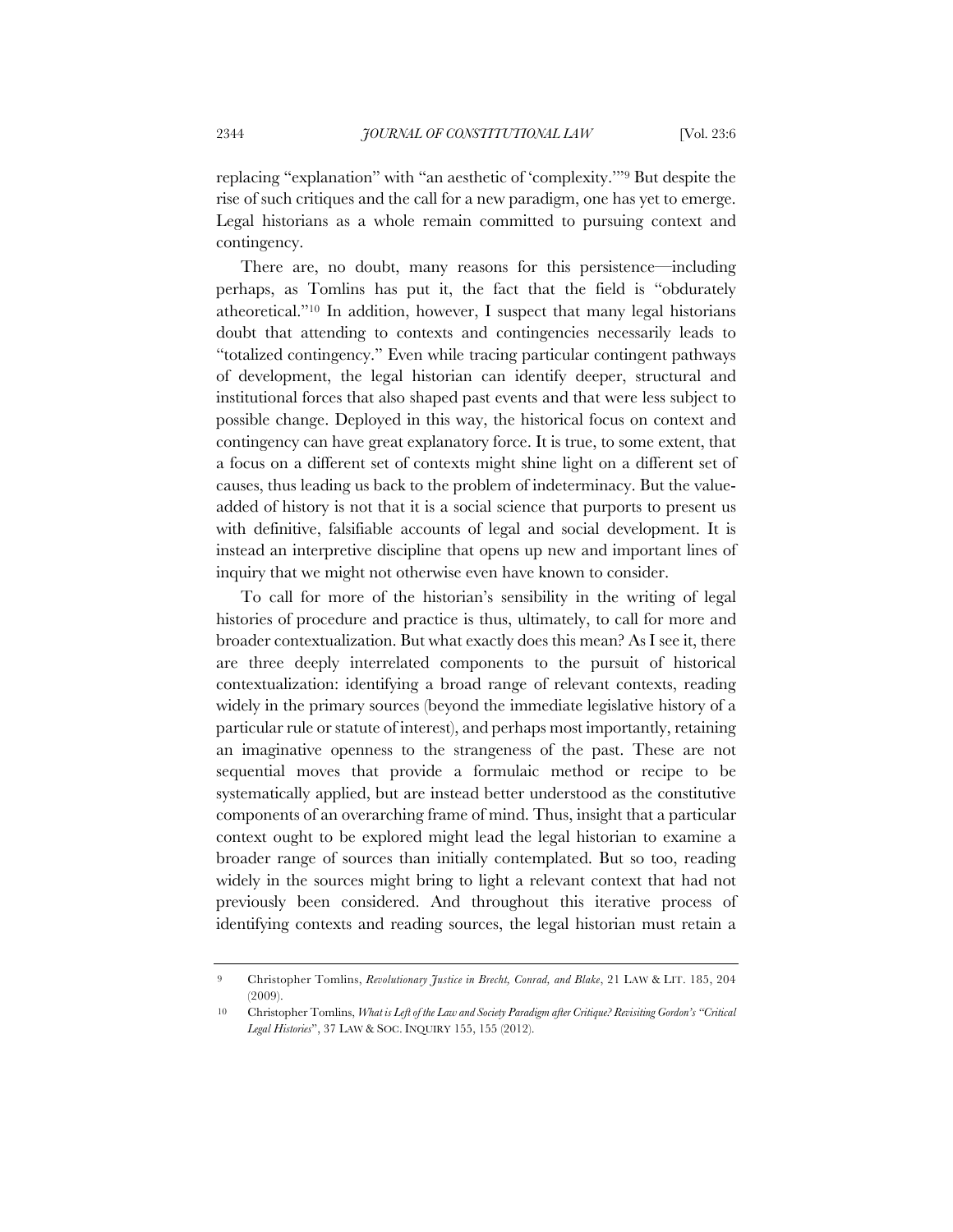degree of imaginative openness, since without that, potentially relevant contexts and sources might not even be recognized as such.

But this is all far too abstract. To try to make more concrete the ways in which the historian's sensibility might contribute to legal historical scholarship on procedure, I will focus the remainder of my remarks on an example drawn from my current work on the history of modern American arbitration law and practice.

## I. CONTEXTUALIZING THE RISE OF MODERN AMERICAN ARBITRATION

Given the highly contested and ever-expanding practice of binding, mandatory arbitration, arbitration law is one of those subjects in the broader field of civil procedure and practice to which some historical work has in fact been devoted. The work produced to date has taken two main forms. One line of inquiry explores the legislative history of the Federal Arbitration Act of 1925 (FAA). Highlighting the role of commercial interests in lobbying for the statute, this research suggests that these interests envisioned arbitration as a device for resolving commercial disputes between parties of roughly equal bargaining power and never contemplated that it would be deployed, as today, through contracts of adhesion drafted by large corporations and imposed on millions of consumers and employees.11 A second line of inquiry examines the U.S. Supreme Court's caselaw interpreting the FAA over the decades since the statute was first enacted, emphasizing, in particular, the extent to which the court has refashioned core underpinnings of the legal framework first put into place (including through its own decisions), even while continuing to insist on purported interpretive continuity.<sup>12</sup>

<sup>11</sup> *See generally* IMRE STEPHEN SZALAI, OUTSOURCING JUSTICE: THE RISE OF MODERN ARBITRATION LAWS IN AMERICA (2013). This reading of history has also been cited as a justification for legislation that would prevent the enforcement of pre-dispute agreements to arbitrate consumer and employment disputes. *See also* Arbitration Fairness Act, H.R. 1873, 112th Cong. § 402(a) (2011) (The FAA "was intended to apply to disputes between commercial entities of generally similar sophistication and bargaining power."); Epic Systems Corp. v. Lewis, 138 S. Ct. 1612, 1642–43 (Ginsburg, J., dissenting) ("The legislative hearings and debate leading up to the FAA's passage evidence Congress' aim to enable merchants of roughly equal bargaining power to enter into binding agreements to arbitrate *commercial* disputes . . . . The FAA's legislative history also shows that Congress did not intend the statute to apply to arbitration provisions in employment contracts.").

<sup>12</sup> *See, e.g.*, Judith Resnik, Stephanie Garlock & Annie J. Wang, *Collective Preclusion and Inaccessible Arbitration: Data, Non-Disclosure, and Public Knowledge*, 24 LEWIS & CLARK L. REV. 611, 619–26 (2020); Judith Resnik, *Diffusing Disputes: The Public in the Private of Arbitration, the Private in the Courts, and the Erasure of Rights*, 124 YALE. L. J. 2804, 2855–73 (2015); *see generally* THOMAS E. CARBONNEAU, TOWARD A NEW FEDERAL LAW OF ARBITRATION (2014); J. Maria Glover, *Disappearing Claims and the Erosion of Substantive Law*, 124 YALE L. J. 3052 (2015).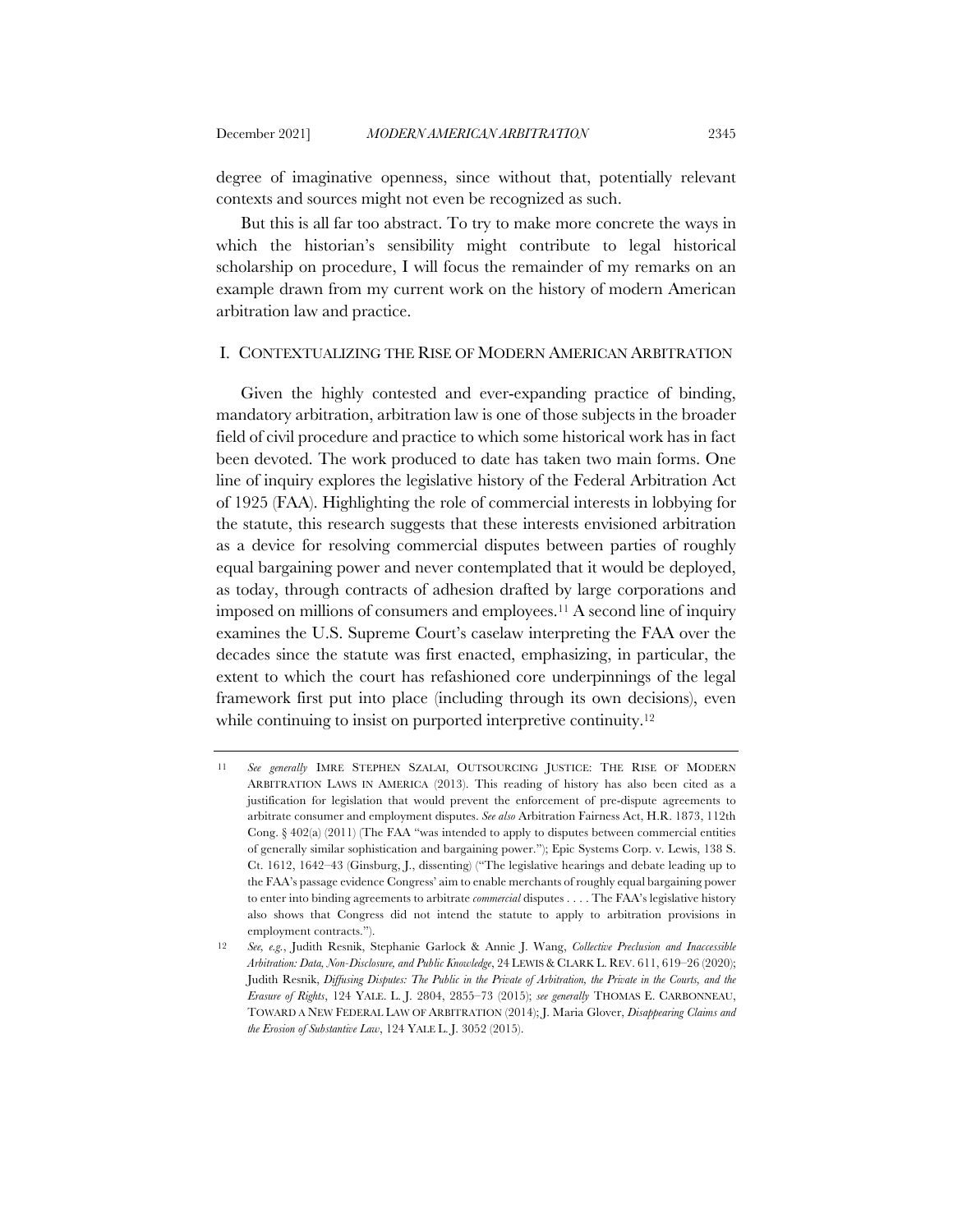While this work has been valuable, it only begins to scratch the surface of what a deeply contextualized, historical approach might bring to bear. How then might we expand our vision? One initial possibility is to offer a more deeply contextualized account of the FAA itself, extending beyond its immediate legislative history and subsequent interpretation. Although relatively rare, some of the most promising work in the field has been in this direction. Consider, for example, Katherine Van Wezel Stone's argument that the enactment of various state arbitration statutes and the FAA in the 1920s should be understood in relation to the associationalist vision of the state advanced by Herbert Hoover in his capacity as Secretary of Commerce, as typified by his effort to promote trade associations. As she notes, Hoover urged the development of what historian Ellis Hawley has described as an "associative state"—one in which government would facilitate the development of trade associations, professional organizations and other group forms and encourage these to share research and expertise, develop common standards, and otherwise work together to promote a more efficient and humane mode of capitalism.13 By situating the emergence of the FAA (whose enactment Hoover supported) against the backdrop of this associationalist project of governance, Van Wezel Stone suggests that the statute was designed to facilitate the ability of groups—envisioned as "normative communities" sharing core values and interests—to resolve their own internal disputes and thereby engage in self-governance. The FAA was thus never intended to apply, as it does now, to relations between those who do not inhabit the same normative community—as is the case, for example, of large corporations and their consumers.14

Hiro Aragaki and Imre Szalai have also done important work contextualizing the FAA—in their case by identifying the parallels between arguments for the reform of statutory arbitration and the broader Progressive-era campaign for procedural reform. As they note, the campaign for procedural reform emerged from lawyers' widespread perception that a crisis had arisen in access to justice, as courts, inherited from an earlier era, proved unable to handle the vast influx of cases generated by rapid industrialization and urbanization.15 From this perspective, Aragaki explains, the FAA was not intended, as assumed today, to advance contractual values

<sup>13</sup> *See* Katherine Van Wezel Stone, *Rustic Justice: Community and Coercion under the Federal Arbitration Act*, 77 N.C. L. REV. 931, 987–991 (1999).

<sup>14</sup> *See id*. at 992–94.

<sup>15</sup> *See* Hiro N. Aragaki, *The Federal Arbitration Act as Procedural Reform*, 89 N.Y.U. L. REV. 1939, 1964– 90 (2014); SZALAI, *supra* note 11, at 26–27, 168–73.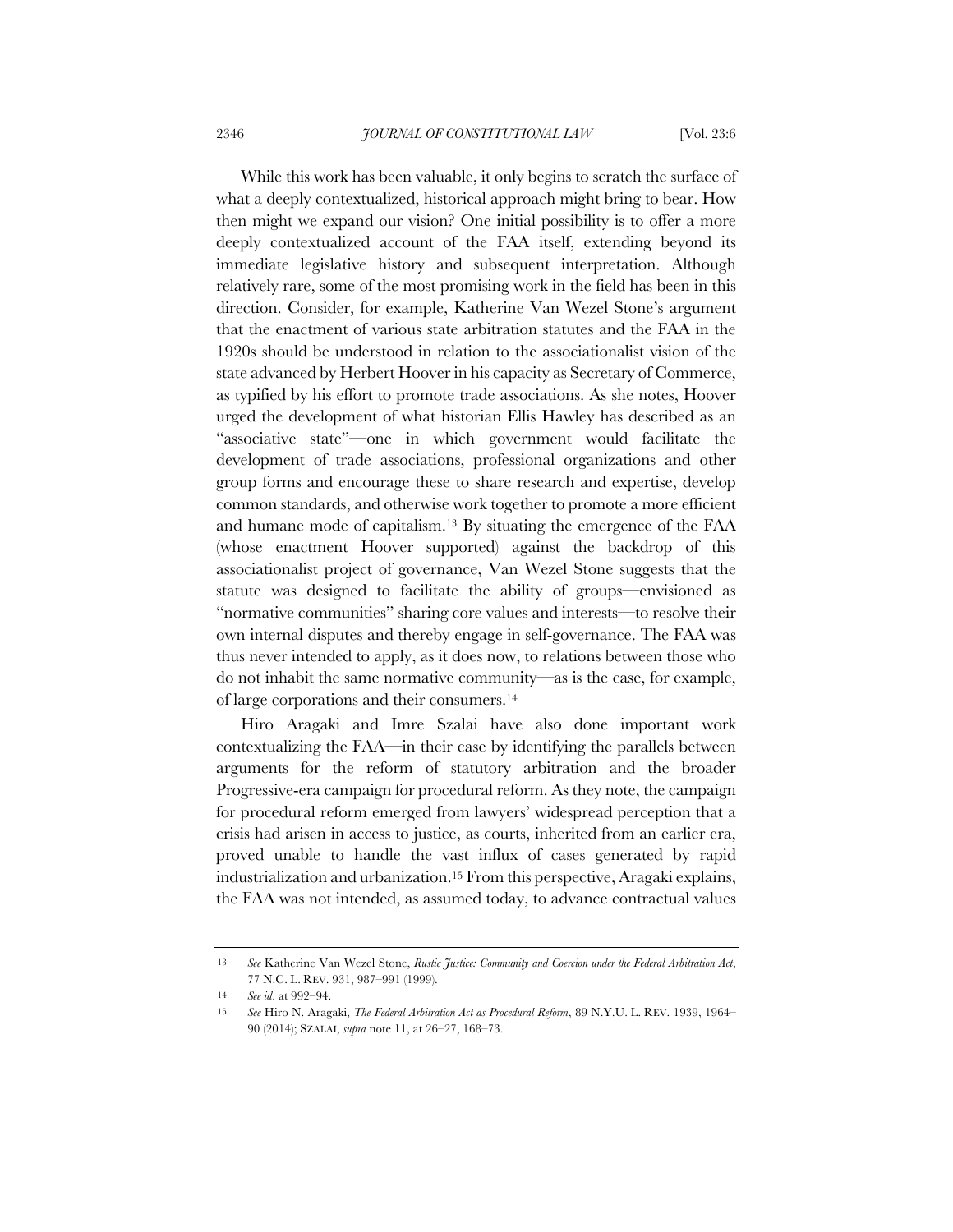of "autonomy, consent, and self-determination," such that arbitral agreements must be strictly enforced.16 Instead, he argues, the statute aimed to facilitate access to justice by promoting such core procedural values as "simplicity, flexibility, and intolerance of technicalities."17

These efforts to contextualize the FAA are significant contributions to our understanding of the social meaning and purposes of the statute—ones that serve to complicate and unsettle now dominant views. But if we step back even further and examine them together, rather than in isolation, another possibility emerges for contextualizing the rise of modern arbitration law and practice—namely, decentering the FAA itself. Our focus today is on the FAA because, especially after the U.S. Supreme Court held that it preempted state law,18 the statute has become central to shaping our current arbitration landscape. But ironically, to take the FAA as both the starting and focal point of the history of modern arbitration law and practice serves to naturalize the expansive vision of the statute that the court itself has imposed through its relatively recent jurisprudence. If we pull back the lens sufficiently far, the FAA suddenly appears as one among many contemporary efforts, not only to promote arbitration, but also to remake the state and its institutions in the early twentieth century—all with an eye toward addressing the myriad new challenges of modern, urban, industrial life. And key among these was, of course, the burgeoning administrative state. Might the growing power of the administrative state, a familiar set piece of U.S. legal history, be a relevant context for examining the rise of modern arbitration law and practice, including—but also extending well beyond—the FAA itself?

As it turns out, in the early decades of the twentieth century, a wide range of contemporary commentators regularly drew parallels between the spread of arbitration and the growth of administrative agencies. Consider, as just one example, the highly influential Roscoe Pound, longtime dean of the Harvard Law School and an early, leading advocate of procedural and judicial reform. A longstanding proponent of arbitration, Pound joined the advisory council of the newly established American Arbitration Association (AAA) in 1926. In letters that he exchanged that fall with then president of the AAA Lucius Eastman, Pound observed that there were many advocates of arbitration who viewed it as a solution to the ills of modern industrial society, hoping to see it "replace the law of the land" or "become our

<sup>16</sup> Aragaki, *supra* note 15, at 1941.

<sup>17</sup> *Id*. at 1943.

<sup>18</sup> *See* Southland Corp. v. Keating, 465 U.S. 1 (1984) (holding that the FAA preempted a California law invalidating certain FAA-protected arbitration agreements).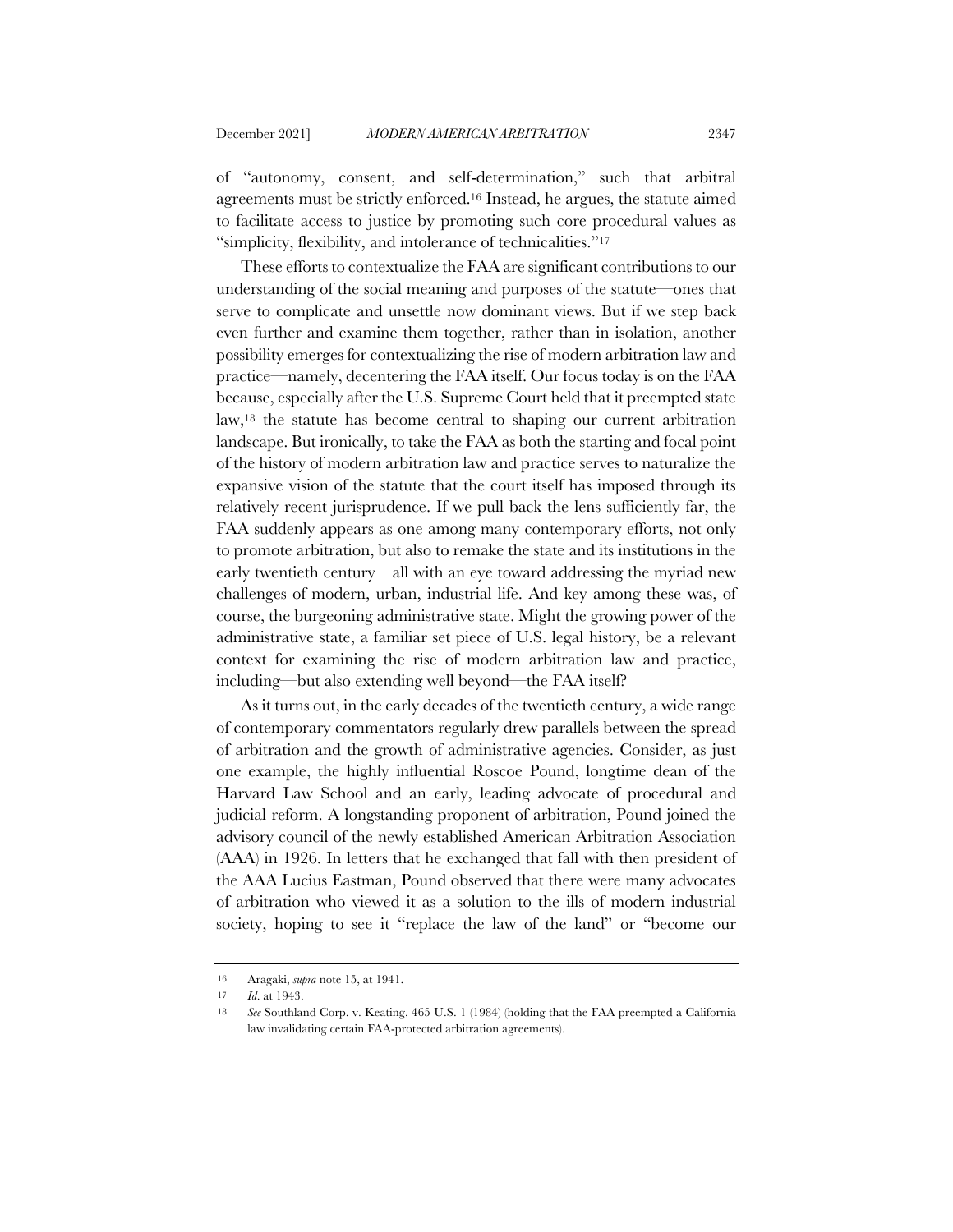everyday resource for social control."19 On this view, arbitration was emerging alongside administrative agencies as part of a broader series of efforts to substitute for the many inadequacies of the formal court system. As Pound commented, the present moment was characterized by a proliferation of "minute legislation, multiplication of administrative powers and standards, and an increased resort to arbitration."20 Among their commonalities, in his view, was that such responses sought to infuse substantial discretion into decision-making processes, and were thus all "in the direction of an individualized treatment of particular cases[,] dealing with each case as if it were unique and of no relation to any other."21

As Pound and other observers noted, both arbitration tribunals and administrative agencies were institutions that, while deeply rooted in history, were then experiencing a remarkable resurgence as responses to the challenges of modern industrial society. More particularly, both arbitration and administrative adjudication provided much-needed alternatives to the formal court system and its adversarial procedures. Traditional court procedure was criticized as exceedingly slow and inaccessible, placing the entire weight of factual investigation on the parties and their lawyers and thus exacerbating the injustices that stemmed from rampant socio-economic inequality. What was needed, many believed, was more streamlined procedures that would enable decision-makers to attend more to substantive justice and less to procedural technicalities. Such procedures would endow decision-makers with significant discretion, including to pursue factual investigation. And these decision-makers, in turn, would have relevant nonlegal expertise, enabling them to exercise their discretion in ways that ensured more accurate and efficient dispute resolution. Both arbitration and administrative adjudication were widely thought to be forms of procedure that shared these key characteristics. Indeed, the parallels between the two were such that agency adjudication—and, in particular, what the Administrative Procedure Act of 1946 would later classify as "informal adjudication"—might itself be described as a form of arbitration.22

21 *Id*.

<sup>19</sup> Letter from Roscoe Pound to Lucius R. Eastman (November 11, 1926), *in* CIVIL WAR:AMERICAN LEGAL MANUSCRIPTS FROM THE HARVARD LAW SCHOOL LIBRARY (Proquest database).

<sup>20</sup> *Id*.

<sup>22</sup> The various ways in which contemporaries drew parallels between arbitration and agency adjudication are detailed below. *See* text accompanying *infra* notes 26–30, 38–41, 45–50, 59–64. *See also* WILLIAM F. WILLOUGHBY, PRINCIPLES OF JUDICIAL ADMINISTRATION 8, 21, 40–42, 53 (1929) (describing the turn to both administrative adjudication and arbitration and conciliation as efforts to develop alternatives to the formal court system); EWING COCKRELL, SUCCESSFUL JUSTICE 1–16, 610, 618 (1939) (same).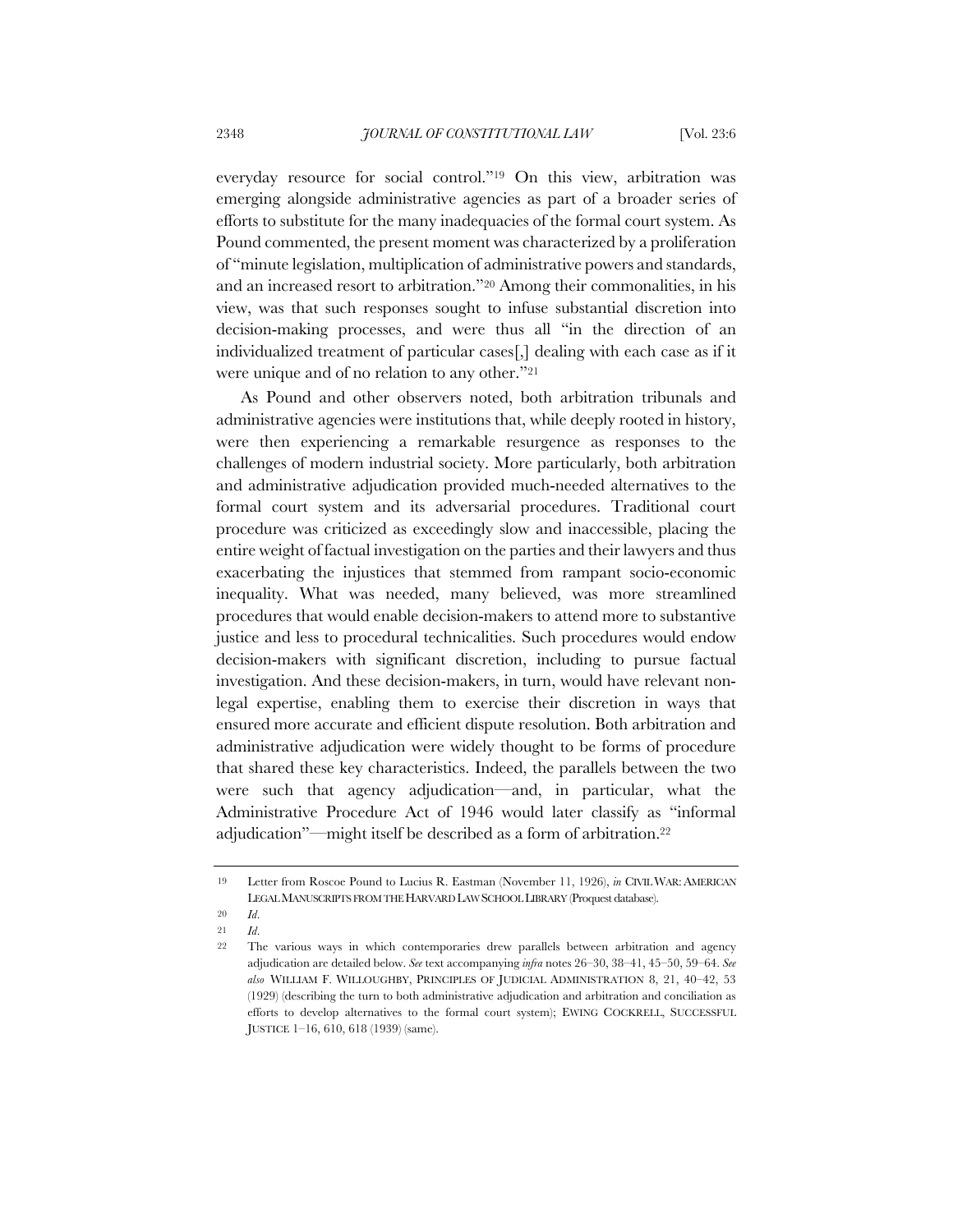From this perspective, arbitration was not, as is now commonly supposed, a mode of private ordering, enabling parties to resolve their dispute in private and in accordance with their own contractualized preferences. Rather than an effort to retreat from the state, arbitration was instead viewed by many as a tool for remaking and thereby strengthening state institutions. But while there was widespread agreement that arbitration was intimately connected to a broader project of state-building, views as to how exactly such arbitration was to be conducted—by whom and toward what ends—varied widely. It is only by looking well beyond the FAA, reading across multiple sources, produced in multiple institutional contexts, that we can begin to capture the extent of the contemporary enthusiasm for arbitration as a mode of public governance. A complete account of these contexts and sources lies well beyond the scope of these pages. But a brief overview should suffice to demonstrate the nature and depth of the contemporary commitment to deploying arbitration in service of a broader program of improved governance.

#### II. CORPORATIST MODELS

An important set of arguments for arbitration as a mode of public governance, akin to (and intertwined with) administrative agency adjudication, stemmed from the early twentieth-century enthusiasm for corporatism, or state-coordinated, group self-governance. Across the political spectrum, a broad range of business leaders, economists, and policymakers argued that the new challenges posed by modern industrial society required a rejection of classical liberalism's individualist model of social and political organization and an embrace instead of a more groupbased or corporatist model. Corporatist thought and experimentation never took as deep root or departed as much from core liberal principles as was the case in contemporary Europe, where fascist regimes came into power and more left-leaning models (like guild socialism in Britain) also made some inroads.23 But corporatist discourse was, nonetheless, commonplace in the contemporary United States and had some meaningful purchase in practice. Such arguments were advanced by right-leaning business interests eager to thwart burgeoning regulatory efforts, as well as by more left-leaning thinkers

<sup>23</sup> *See, e.g.,* HOWARD J. WIARDA, CORPORATISM AND COMPARATIVE POLITICS: THE OTHER GREAT "ISM" 18–19, 34–43, 134–39 (1996); CHARLES S. MAIER, RECASTING BOURGEOIS EUROPE: STABILIZATION IN FRANCE, GERMANY, AND ITALY IN THE DECADE AFTER WORLD WAR I 3–15, 353–54, 579–94 (1975); James Q. Whitman, *Of Corporatism, Fascism, and the First New Deal*, 39 AM. J. COMP. L. 747, 749–51 (1991).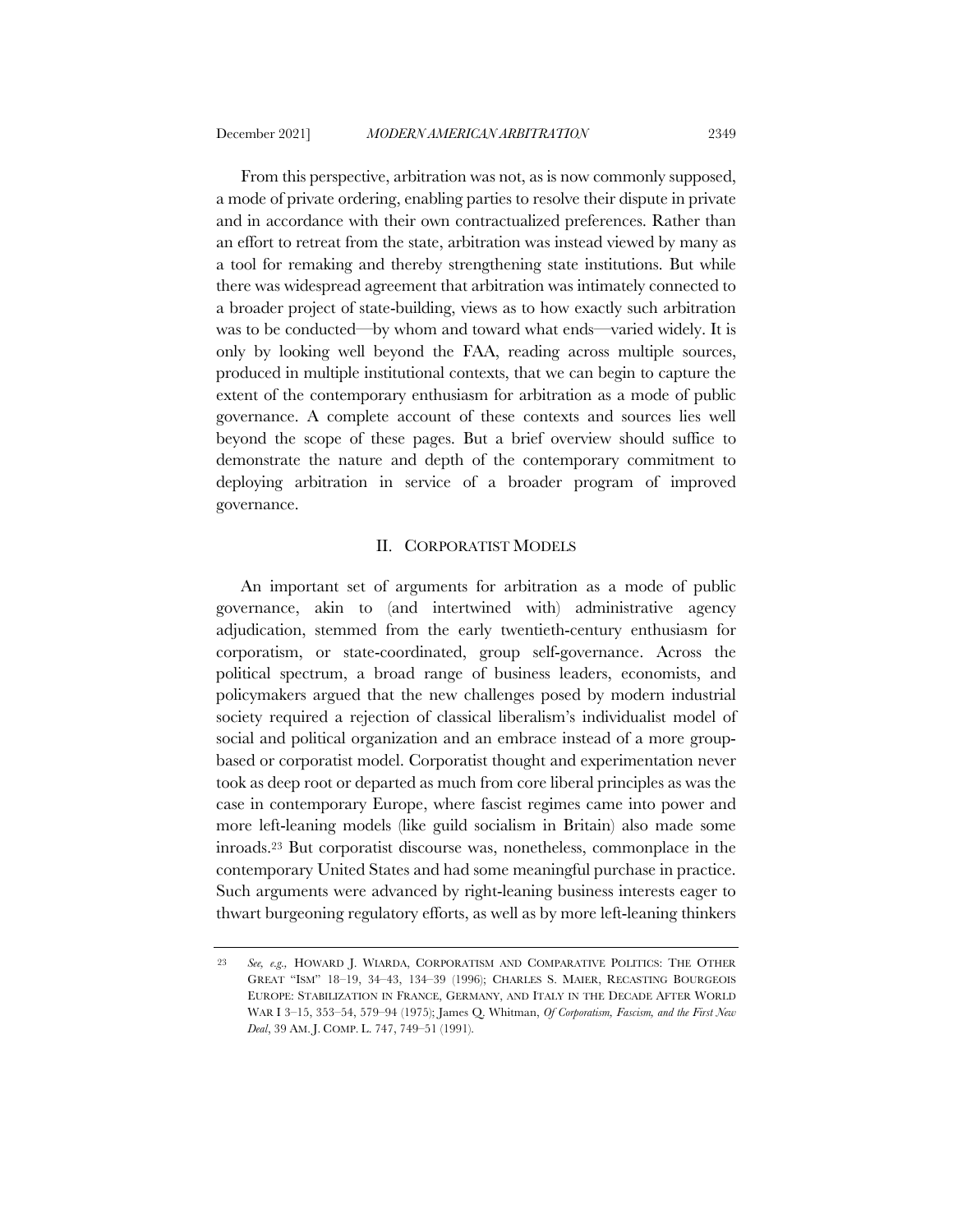and policymakers searching for ways to attend more fully to the needs of labor (even while eschewing radical redistribution). And central to all these corporatist projects was arbitration—envisioned as a tool that was vital for helping to establish and maintain forms of state-coordinated, group selfgovernance.

The corporatist conception of arbitration advanced by business interests was articulated most forcefully by Clarence F. Birdseye in a book entitled *Arbitration and Business Ethics: A Study of the History and Philosophy of Various Types of Arbitration and Their Relations to Business Ethics*. Published in 1926, the book was widely reviewed and came to be regularly cited in contemporary publications, becoming a standard point of reference in discussions of (especially commercial) arbitration.24 As a "corporation lawyer with a large practice," Birdseye was particularly interested in the use of arbitration to resolve business-related disputes.25 That said, as suggested by its subtitle, his book ranged widely, considering "Various Types of Arbitration." Two of the book's key premises were that arbitration and administrative agency adjudication were functionally akin and that both were experiencing a renaissance as tools thought to facilitate the remaking of the state along corporatist lines.

According to Birdseye, administrative agency adjudication was a subset of the broader category of arbitration. As he put it, such adjudication was "Official Administrative Arbitration by Nonjudicial Functionaries."26 Like arbitration, administrative agency adjudication was a means of resolving disputes by relying on non-legally trained individuals with relevant expertise in the matter at hand, rather than on generalist lawyer-judges. In his words, "well-qualified citizens, who are not members of the judiciary, but who are presumed to be well acquainted with local customs and rules—experts therein—are designated by the statutes to act in a judicial capacity, and often

<sup>24</sup> *See, e.g.,* Martin Gang, 15 CAL. L. REV. 76, 76–77 (1926) (reviewing CLARENCE F. BIRSDSEYE, ARBITRATION AND BUSINESS ETHICS (1926)); J. Kent Greene, 13 A.B.A. J. 35 (1927) (reviewing CLARENCE F. BIRSDSEYE, ARBITRATION AND BUSINESS ETHICS (1926)); Paul L. Sayre, 2 IND. L. J. 352, 352–55 (1927) (reviewing CLARENCE F. BIRSDSEYE, ARBITRATION AND BUSINESS ETHICS (1926)); JOHN HENRY WIGMORE, SUPPLEMENT TO SECOND EDITION OF THE TREATISE ON THE ANGLO-AMERICAN SYSTEM OF EVIDENCE 18 n.1 (1934) (citing CLARENCE F. BIRSDSEYE, ARBITRATION AND BUSINESS ETHICS (1926)).

<sup>25</sup> Otis Notman, *More Lawyers Who Write Books: Mr. Birdseye of 'Revised Statutes' Fame*, N.Y. TIMES, April 6, 1907, at BR224.

<sup>26</sup> CLARENCE F. BIRDSEYE, ARBITRATION AND BUSINESS ETHICS: A STUDY OF THE HISTORY AND PHILOSOPHY OF VARIOUS TYPES OF ARBITRATION AND THEIR RELATIONS TO BUSINESS ETHICS 151 (1926).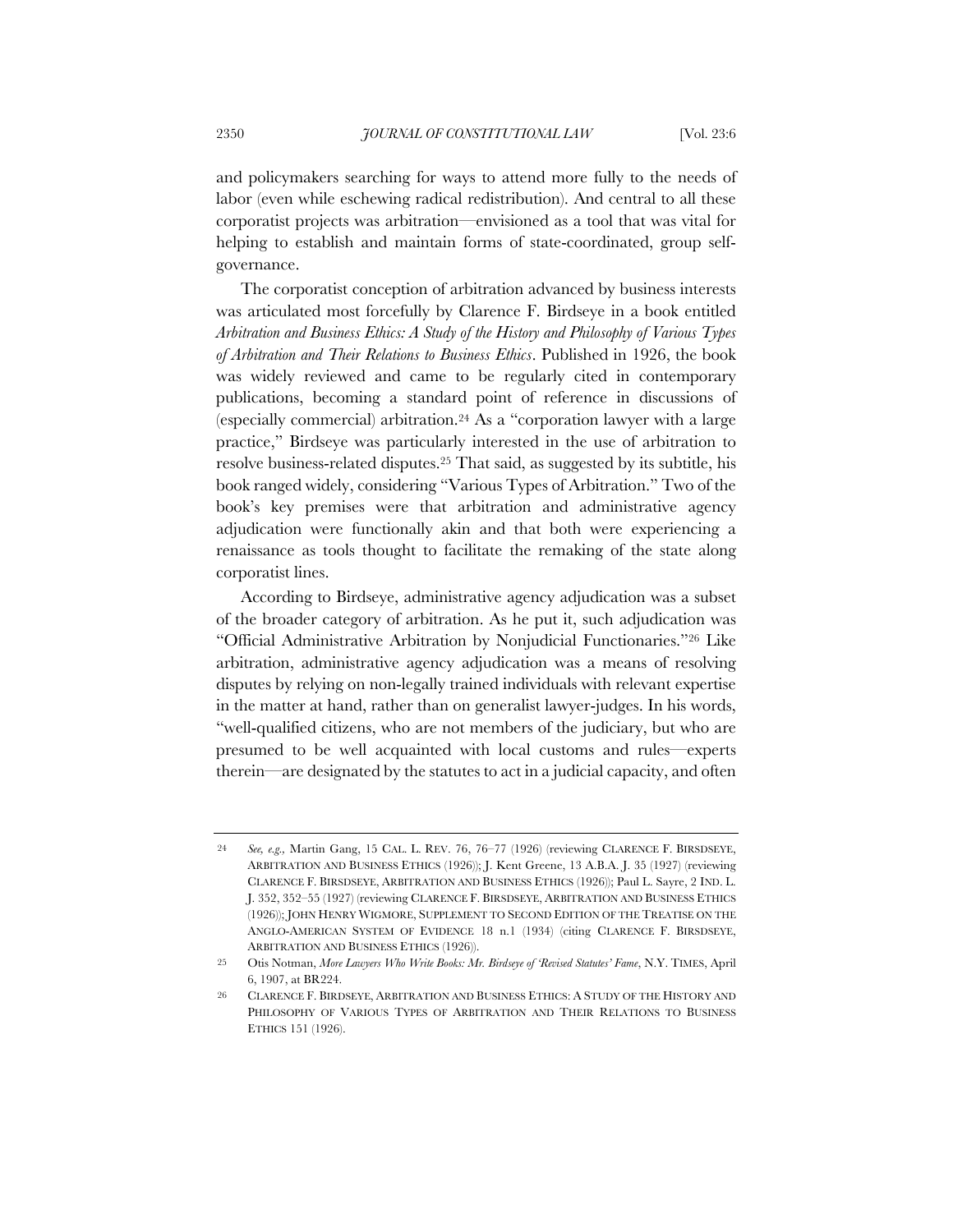as judge, jury and sheriff."27 While noting that administrative agency adjudication dated back many centuries, Birdseye suggested that the conditions of mass industrial society were serving greatly to expand the need for such "arbitration by official nonjudicial arbitrators."28 As he explained, there was a new "tendency" that could be "seen in this country"—namely, the conferral of "quasi judicial powers . . . on our insurance, banking and other departments."29 But properly understood, the development of new bureaus and commissions with adjudicatory authority was "only an extension to bureaucracy of the fundamental principle of commercial arbitration—that a permanent tribunal of fair minded experts is the natural and necessary forum to decide technical questions with which they are thoroughly familiar."30

As this suggests, Birdseye believed that the model of "commercial arbitration . . . [as] a permanent tribunal of fair minded experts" was applicable well beyond commercial disputes as such. It was best understood as an ideal type, designating a mode of arbitration practice that might be applied in any and all intra-group disputes. Surveying the contemporary landscape, Birdseye insisted that the era was defined by a pervasive tendency to organize into groups—one that was "not peculiar to business, but is a part of a great national movement to organize and suborganize, which characterizes the age and is plainly discernible in the religious and club life of the country."31 In his telling, such groups arose as an attempt to temper the excesses of liberal individualist competition, which had worked to the detriment of all. More particularly, groups required their members to abide by common standards, thus reasserting group norms as against forms of individual self-interest that might threaten intra-communal and social peace. And crucially, these standards were enforced internally—within the group itself—through arbitration. On this view, the corporatist restructuring of society, which ensured that "the better conditions of the new collectivism" would replace "the evils of the older individualism," hinged on practices of arbitration.32

With an eye toward quelling pervasive labor unrest, Birdseye argued that the medieval guild epitomized the ideal type of commercial arbitration. The

- 30 *Id.*
- 31 *Id.* at 10.

<sup>27</sup> *Id.* at 152.

<sup>28</sup> *Id.* at 151.

<sup>29</sup> *Id.* at 153.

<sup>32</sup> *Id.* at 5.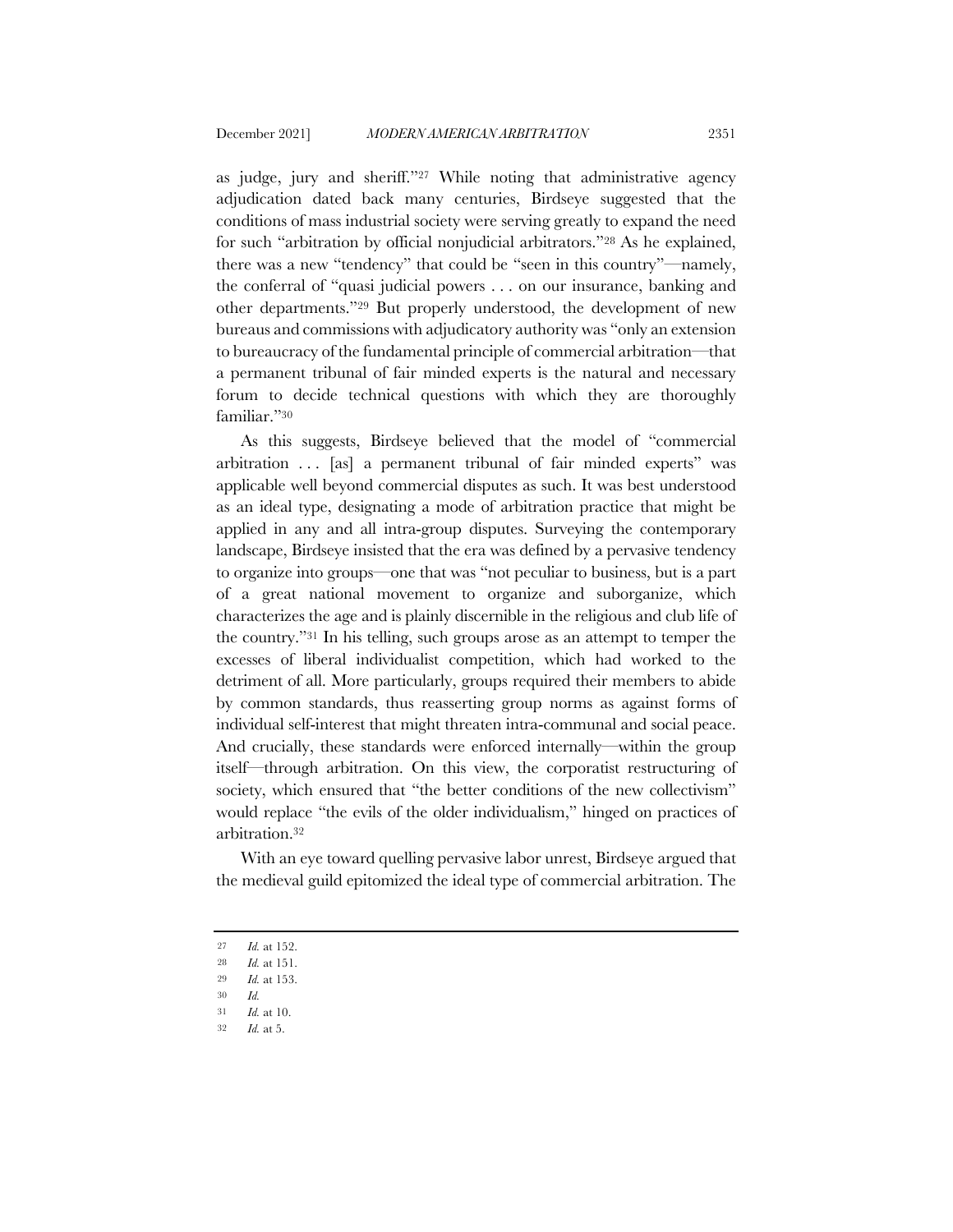guild-based model presumed that the interests of capital and labor were fundamentally the same and called on industrialists, as leaders of the community of industry, to guide workers through arbitration to recognize that their own interests were in fact those of their employers. More particularly, industrialists would encourage workers to view themselves as (subsidiary) participants in a common industrial community, thereby ensuring not only labor's well-being, but also its quietude: "Some degree of self-government sobers and satisfies the employees and makes them more conservative in their views and demands, and more reasonableness is engendered on both sides."33 As for where this left the state, Birdseye made clear that the state's administrative apparatus would continue to expand so as to provide much-needed guidance in addressing the challenges of industrial modernity. But this apparatus would be firmly in the hands of business interests—a logical entailment, he implied, of the fact that administrative agency adjudication was itself just a form of "commercial arbitration."

Business interests, moreover, were not the only ones who pointed to the parallels between arbitration and administrative agency adjudication and who did so in service of a corporatist project of state building. More leftleaning institutional economists—including especially University of Wisconsin professor John Commons and his students—also propounded a corporatist model of arbitration, but with different goals in mind. On their view, such a model would simultaneously promote the interests of labor and ensure the continued survival of capitalism. In no way radical, these men argued that an arbitration-backed model of "constitutional government in industry" would offer a third way between relatively unmediated capitalism (of the sort appealing to Birdseye and his ilk) and more radical socialist alternatives.34

Commons and his acolytes shared Birdseye's view that the early twentieth-century was characterized by the rapid emergence of new forms of group-based organization—particularly in the sphere of capital-labor relations. So too, and again like Birdseye, they insisted that such group-based organizations were arising in response to the challenges of modern industrial capitalism and that they were characterized by the embrace of arbitration as a tool of self-governance—one that would help to address the growing number of industrial conflicts pitting capital against labor. But while Birdseye

<sup>33</sup> *Id.* at 129.

<sup>34</sup> *See supra* notes 35–37 and accompanying text.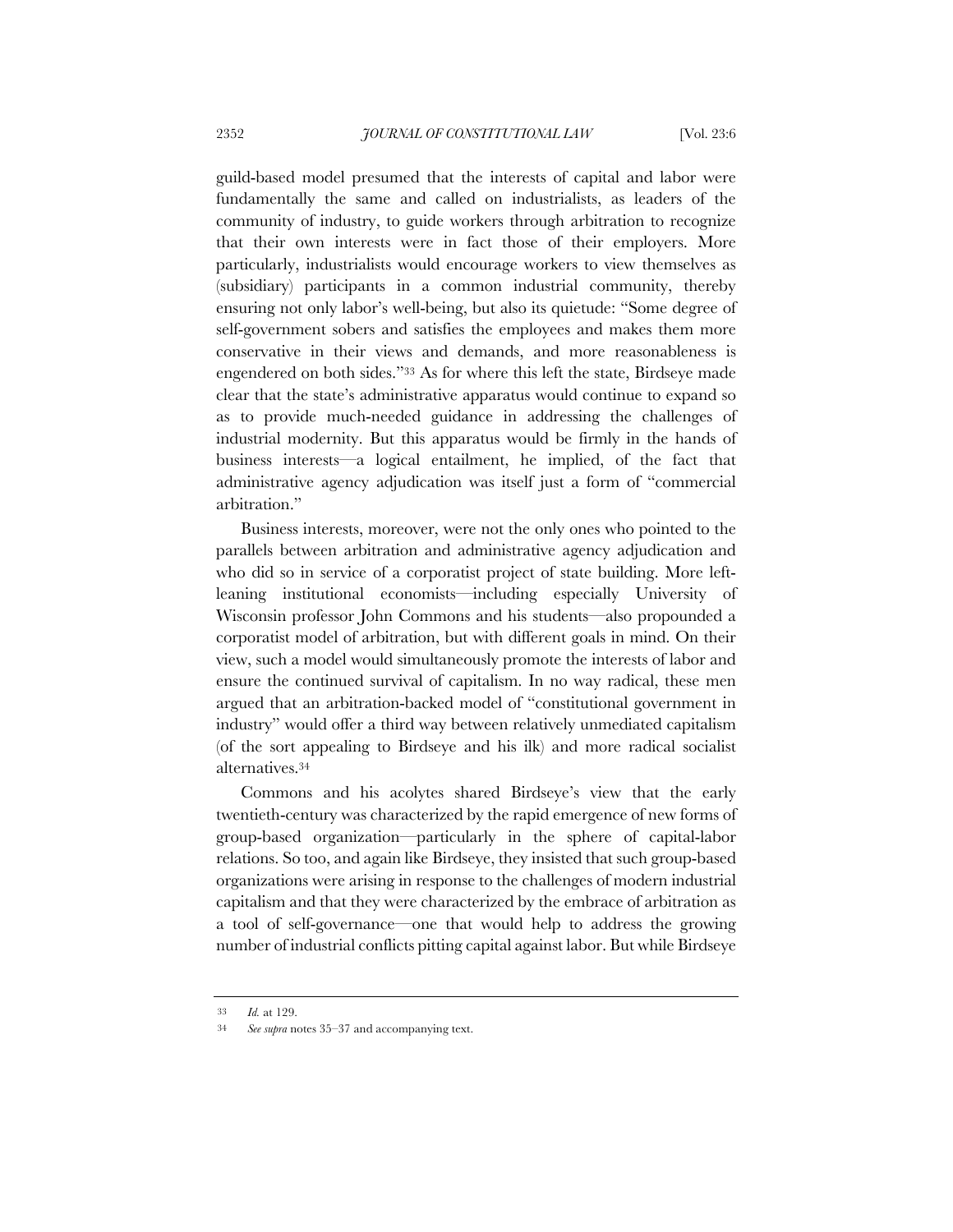framed these developments as a return backward in time to the model of the medieval guild, Commons conceived of the directionality of history in very different terms. In Commons's telling, the contemporary enthusiasm for arbitration-backed, group self-governance was forward-looking in nature the end point of enlightened social and political modernity. More particularly, he described these trends—including especially the development of arbitration-backed collective bargaining agreements—as an offshoot of the modern emergence of ideals of democratic, constitutional government or, as he put it, the rise of "constitutional government in industry."35

Within this emerging model of industrial self-governance, arbitrators served the vital role of the judiciary. As detailed by Commons's student, William Leiserson, himself a prominent economist, collective bargaining agreements functioned as the constitutions of industrial communities and "the vast majority of [these] . . . now provide for arbitrators to be called in" to resolve disputes arising over the agreements' interpretation.36 Serving as a neutral outsider or "third party," the arbitrator—like a judge in the political state—was able to provide a trusted, objective resolution to the dispute.37 But though a neutral outsider, the arbitrator was chosen by group insiders and bound to adhere to the group's constitution and laws, thus ensuring that such arbitration constituted a form of internal self-governance.

In line with the contemporary tendency to equate arbitration and administrative agency adjudication, Leiserson—again like Birdseye—drew important parallels between his ideal of arbitration and the burgeoning administrative state. More particularly, Leiserson specified that effective industrial arbitration was a form of judicial machinery that was more akin to administrative agency adjudication than to traditional court-based, judicial processes. Industrial arbitrators, he asserted, "saw the[ir] duties . . . as much the same as those of a Workmen's Compensation Board or a Public Utilities Commission."38 Pointing to John E. Williams, who had served as an arbitrator in the much-discussed New York cloak and suit industry strike that erupted in 1914, Leiserson argued that Williams conceived of his role as "quasi-judicial, partaking both of a court and an administrative officer."39

<sup>35</sup> JOHN R. COMMONS, TRADE UNIONISM AND LABOR PROBLEMS 1 (1905).

<sup>36</sup> William M. Leiserson, *Constitutional Government in American Industries*, 12 AM. ECON. REV. 56, 64 (1922, Supplement).

<sup>37</sup> *Id.* at 63.

<sup>38</sup> *Id.* at 65 n.8.

<sup>39</sup> *Id.*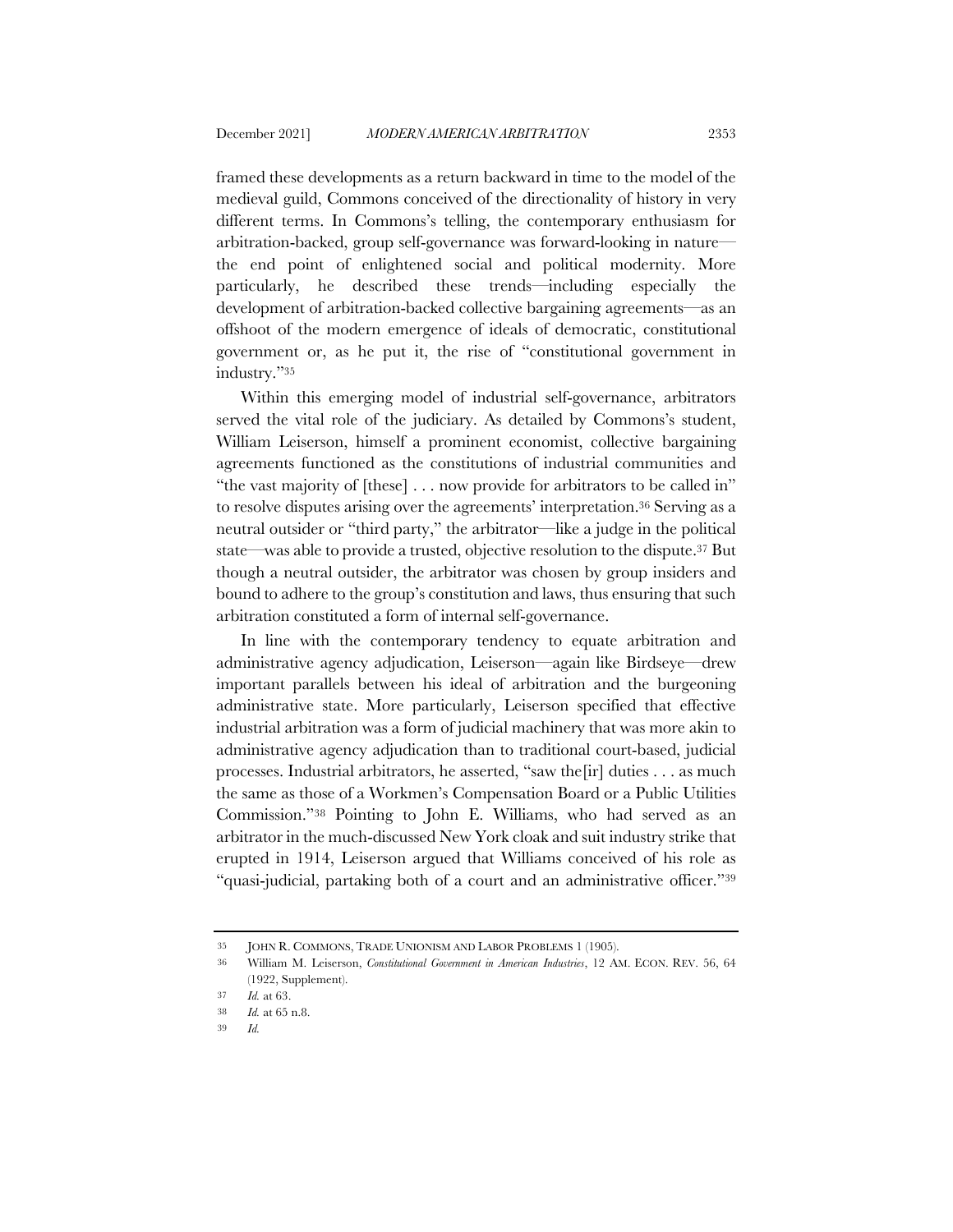Like someone conducting administrative agency adjudication, Williams understood himself to be endowed with the discretion to disregard procedural and evidentiary technicalities and to pursue substantive justice instead. In Leiserson's words, he sought "to get the real truth in industrial cases, which as in ordinary law cases are [sic] often hidden by the trial."40

In thus emphasizing the similarities between industrial arbitration and administrative agency adjudication, Leiserson drew in part on his own experience working in the Wisconsin Industrial Commission that Commons had helped to establish in 1911. As Commons and his students understood the role of the commission (and more generally, that of the rapidly expanding administrative state), it was to assist in the efforts of business and labor to engage in industrial self-governance, providing vital guidance and coordination, including not least through fact-finding, investigatory support.41 From this perspective, industrial arbitration conducted by private business and labor entities, on the one hand, and administrative agency adjudication pursued by government officials, on the other, operated in much the same fashion and with many of the same goals—through expert oversight aimed at facilitating industrial self-governance.42 Accordingly, much like Birdseye—though with different goals in mind—Commons and his students advanced a broader agenda of arbitration-backed group selfgovernance pursuant to which private ordering would ultimately serve to remake social organization and public authority.

It bears emphasis, moreover, that the embrace of arbitration as the foundation of a new corporatist form of governance was not confined to the writings of theorists. Herbert Hoover's project of advancing an "associative

<sup>40</sup> *Id.*

<sup>41</sup> *See* DONALD W. ROGERS, MAKING CAPITALISM SAFE: WORK SAFETY AND HEALTH REGULATION IN AMERICA, 1880–1940, at 48–49 (2009); WILLIAM J. BREEN, LABOR MARKET POLITICS AND THE GREAT WAR: THE DEPARTMENT OF LABOR, THE STATES, AND THE FIRST U.S. EMPLOYMENT SERVICE*,* 1907–1933, at 122 (1997).

<sup>42</sup> It bears emphasis that even while focusing on labor relations, Commons and Leiserson viewed arbitration as a kind of umbrella procedure, such that much could also be learned from developments pertaining to the arbitration of commercial disputes. As they saw it, business's embrace of commercial arbitration provided a model for labor arbitration. In an article coauthored with fellow economist Edward W. Morehouse in 1927, Commons bemoaned the fact that courts were thus far unwilling to enforce "arbitration awards under 'contracts' between unions and employers' associations." John R. Commons and E. W. Morehouse, *Legal and Economic Job Analysis*, 37 YALE L. J. 139, 178 n.67 (1927). Such awards, the authors suggested, ought to be treated with the same judicial solicitousness as that being increasingly shown to those rendered in commercial disputes: "Should not the courts allow to extra-judicial adjustment of labor relations at least the same freedom from legal consequences that is increasingly allowed in the arbitration of commercial relations?" *Id.* at 178.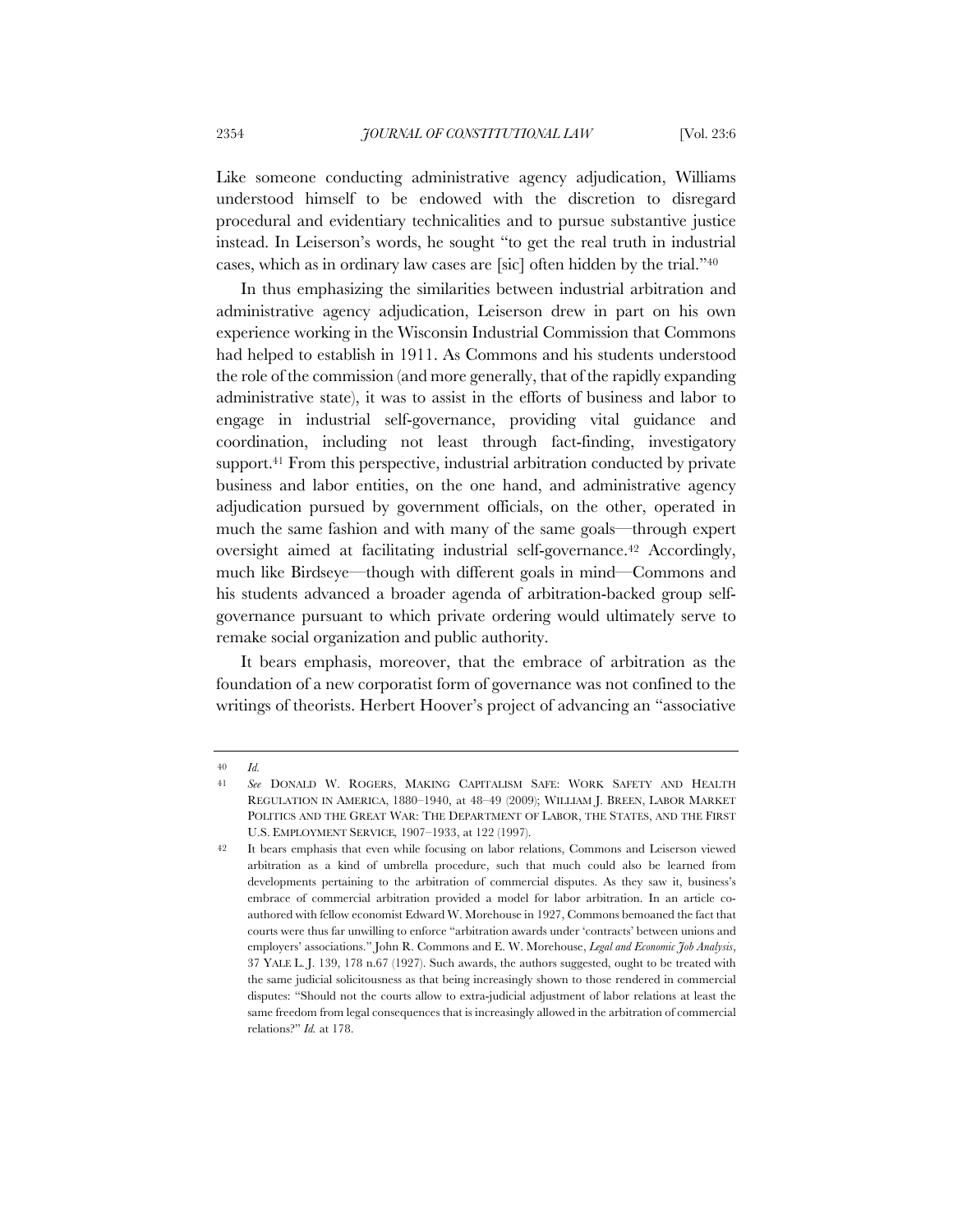state," astutely identified by Van Wezel Stone as an important context for the enactment of the FAA, was itself a significant outgrowth of this corporatist discourse. So too, the brief-lived establishment of the National Industrial Recovery Administration during the First New Deal borrowed in key respects from this broader, corporatist vision, and in so doing, gave pride of place to arbitration.43

Enacted in 1933, the National Industrial Recovery Act (NIRA) sought to establish a new cooperative regime in which business and labor worked with one another to develop a stable, less competitive environment. More particularly, the statute directed business and labor interests to create codes of fair competition, thus delegating major self-regulatory power to private industry. Negotiated within and tailored to particular industries, the codes set minimum wages and maximum hours and encouraged various forms of price stabilization. Each code, moreover, was directly administered by a code authority that was supposed to consist of representatives of business, labor, and the public.44 At the same time, the system as a whole was overseen by a newly established federal administrative agency: the National Recovery Administration (NRA).45 Informed by a corporatist logic of industrial selfgovernance, the NIRA experiment assumed that business and labor would voluntarily cooperate in designing and complying with the new codes. Such cooperation was, however, to be fostered and sustained through practices of arbitration, as well as by modes of administrative agency adjudication (or "adjustment") that were all but indistinguishable from arbitration.

The NRA and code authorities were charged with pursuing the "adjustment" of disputes over whether a code violation had occurred. More particularly, the *NRA Manual for the Adjustment of Complaints* specified that, when conflicts over alleged code violations arose, the first step toward resolution was to assist with fact-finding.46 Since many conflicts were assumed to arise from misunderstandings, such findings of fact—ideally

<sup>43</sup> *See generally* DONALD R. BRAND, CORPORATISM AND THE RULE OF LAW: A STUDY OF THE NATIONAL RECOVERY ADMINISTRATION (1988); Whitman, *supra* note 23.

<sup>44</sup> *See* BRAND, *supra* note 43, at 99–116. In practice, as the codes were actually drafted, the code authorities came to be dominated almost entirely by business interests, thus giving little, if any voice to labor. *See* CHARLES L. DEARING ET AL., THE ABC OF THE NRA 94 (1934) ("The code authority is usually composed of members of the industry . . . ."); Theda Skocpol, *Political Response to Capitalist Crisis: Neo-Marxist Theories of the State and the Case of the New Deal*, 10 POL. & SOC'Y 155, 178–79 (1980) (explaining that labor lacked meaningful representation on code authorities).

<sup>45</sup> *See* BRAND, *supra* note 43, at 81–95.

<sup>46</sup> *See* NATIONAL RECOVERY ADMINISTRATION, MANUAL FOR THE ADJUSTMENT OF COMPLAINTS BY STATE DIRECTORS AND CODE AUTHORITIES 28–29 (1934) (describing the procedure of handling complaints by an "Industrial Adjustment Agency").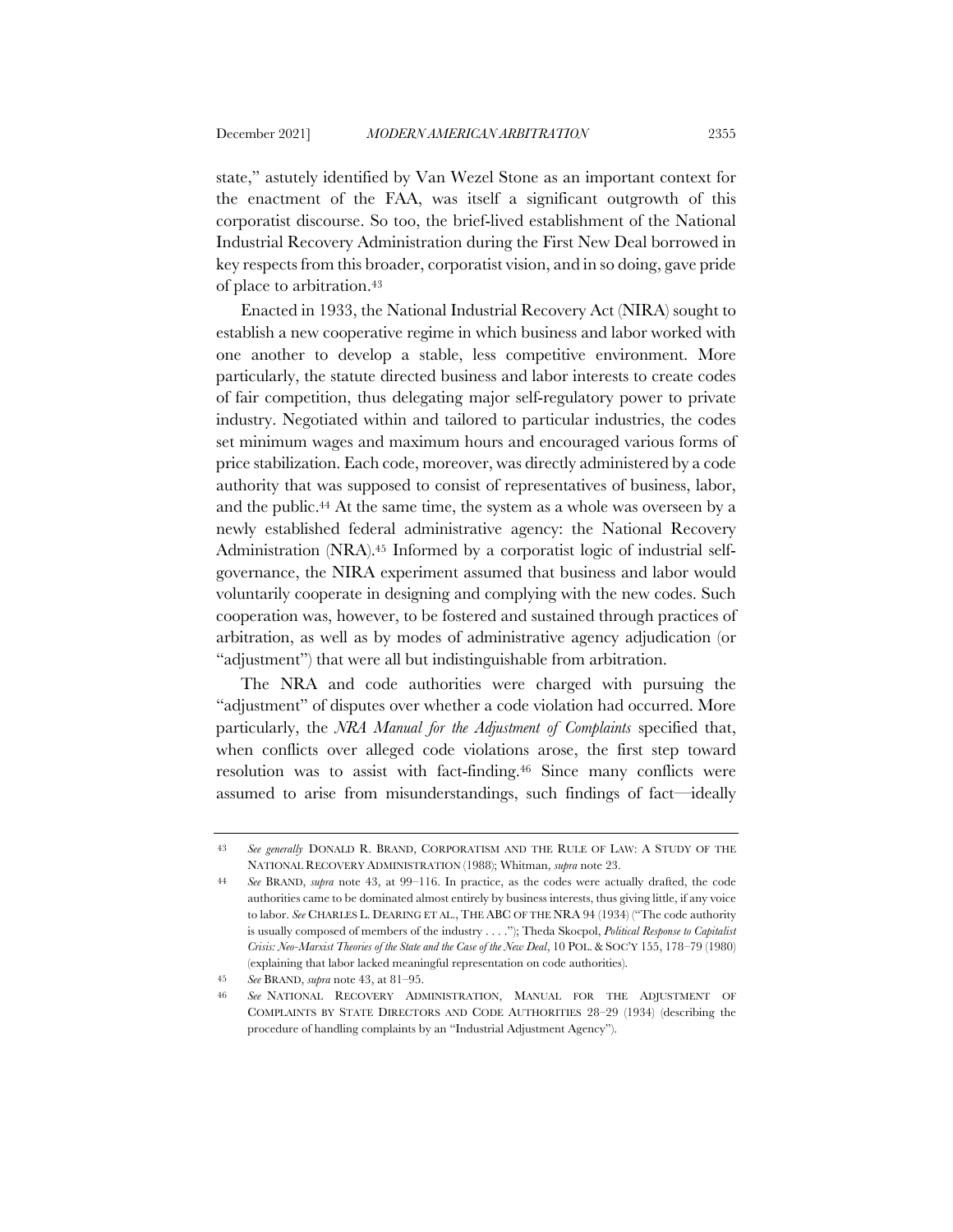issued through the auspices of the code authority and thus harnessing "the pressure of opinion within the Industry"—were thought often to be sufficient to secure adjustment.47 But when more was needed, the manual recommended "adjustment . . . by conciliation, mediation, and arbitration," without distinguishing in any way between these procedures.<sup>48</sup> Thereafter, it indicated simply that "at any stage in the adjustment of any complaint," the code authority or NRA officials "may seek to induce the parties to arbitrate."49

The nascent American Arbitration Association (AAA) took heed of this guidance. Established in 1926, the AAA was still struggling to survive well into the 1930s. Recognizing in the NIRA regime a potentially valuable opportunity to reimagine its functions and fortunes, the association successfully negotiated with NRA officials for the insertion of arbitration provisions into the codes—including, not surprisingly, provisions that required the use of AAA rules and/or staff. The end result was to promulgate AAA-based arbitration in ways that proved to be a significant boon to the association at a time when its existence remained precarious, thus contributing to its ultimately successful efforts to position itself as the country's preeminent general purpose arbitration provider.50 In all these respects, the NIRA regime was the apotheosis of contemporary corporatist aspirations: Seeking seamlessly to blend the administrative state and industrial self-governance, it called on an inchoate mix of informal agency adjudication and arbitration.

#### II. THE MATERNALIST MODEL

Alongside these various corporatist models for deploying arbitration as a tool of public governance, there emerged another model that, while also premised on the parallels between arbitration and administrative agency adjudication, pursued different ends. This was what we might call a "maternalist" model of arbitration.

<sup>47</sup> *Id.* at 8.

<sup>48</sup> *Id.*

<sup>49</sup> *Id.* at 29. In practice, the details of adjustment and arbitration were sometimes further specified in individual codes, and there was substantial variability among these. *See* FRANCES KELLOR, ARBITRATION IN THE NEW INDUSTRIAL SOCIETY 181–94 (1934) (describing variations among code authorities).

<sup>50</sup> *See* Report from Lucius R. Eastman, President, Am. Arb. Ass'n 2 (1933) (on file with author); Report of the Arbitration Committee 1 (detailing the AAA's successful efforts to include arbitration provisions within the codes and the opportunities thereby afforded the association further to develop and expand).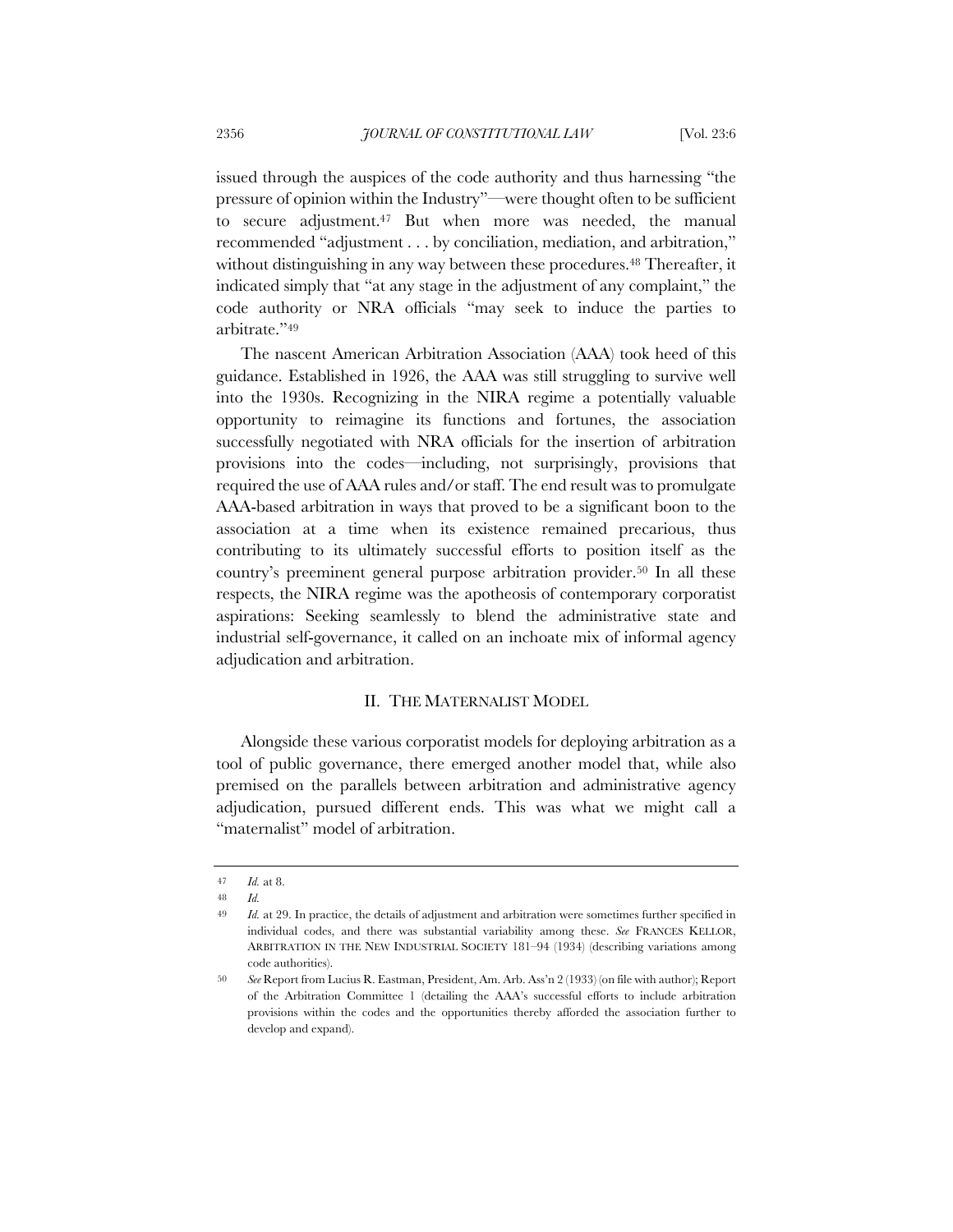During the Progressive Era, white upper- and middle-class women reformers advanced what scholars have described as a project of maternalist state-building, aimed at assisting poor (often immigrant) working women and their children. These reformers managed to secure the enactment of a great deal of protective legislation. But in addition, relying on the remarkable porousness of the American state, they succeeded in funding and establishing a number of administrative agencies—including, most famously, the federal Children's Bureau.51 Within this broader project of maternalist statebuilding, there emerged a maternalist model of agency-based arbitration.

In pursuing this policy-making agenda, as well as their own empowerment, women reformers justified their demands and their own claimed expertise by virtue of their identity as women and thus as (actual or potential) mothers. More particularly, reformers drew on the then dominant ideology of separate spheres, which depicted women as innately suited to the private, domestic sphere of home and family, to argue that women possessed a distinctively moral and nurturing, maternal nature. On this view, women were endowed with a unique capacity and responsibility to pursue legal and social reforms in the interests of the many poor women and children struggling under the conditions of modern, urban industrial life.<sup>52</sup> This maternalist program of state-building was rooted in the urban settlement houses that were established by elite white women in the late nineteenth and early twentieth centuries to assist the many thousands of new immigrants then flooding into the country. Reformers utilized the settlement house as a home base from which to pursue a program of socially oriented research and reform, and in so doing, laid claim to a domain of feminine expertise in household management that justified their efforts to teach immigrant women how to manage their own homes and families.<sup>53</sup> But as they researched the social structures sustaining urban poverty and crime, reformers came to believe that attending properly to the needs of immigrant

<sup>51</sup> *See, e.g.*, THEDA SKOCPOL, PROTECTING SOLDIERS AND MOTHERS: THE POLITICAL ORIGINS OF SOCIAL POLICY IN THE UNITED STATES 312–524 (1992) (explaining the origins of child welfare policy); ROBYN MUNCY, CREATING A FEMALE DOMINION IN AMERICAN REFORM 1890–1935, at 38-65 (1991) (describing the creation of the Children's Bureau). Although there is widespread agreement that a significant subset of the policy-making efforts pursued by elite white women in this period can and should be described as "maternalist," there has been much debate about the precise parameters of this term. For an overview of this literature, including persistent debates, see Felicia A. Kornbluh, *The New Literature on Gender and the Welfare State: The U.S. Case*, 22 FEMINIST STUD. 171 (1996); Molly Ladd Taylor, *Toward Defining Maternalism in U.S. History*, 5 J. WOMEN'S HIST. 110 (1993).

<sup>52</sup> *See* SKOCPOL, *supra* note 51, at 321–72; MUNCY, *supra* note 51, at 36–37, 48.

<sup>53</sup> *See* SKOCPOL, *supra* note 51, at 343–50; MUNCY, *supra* note 51, at 3–37.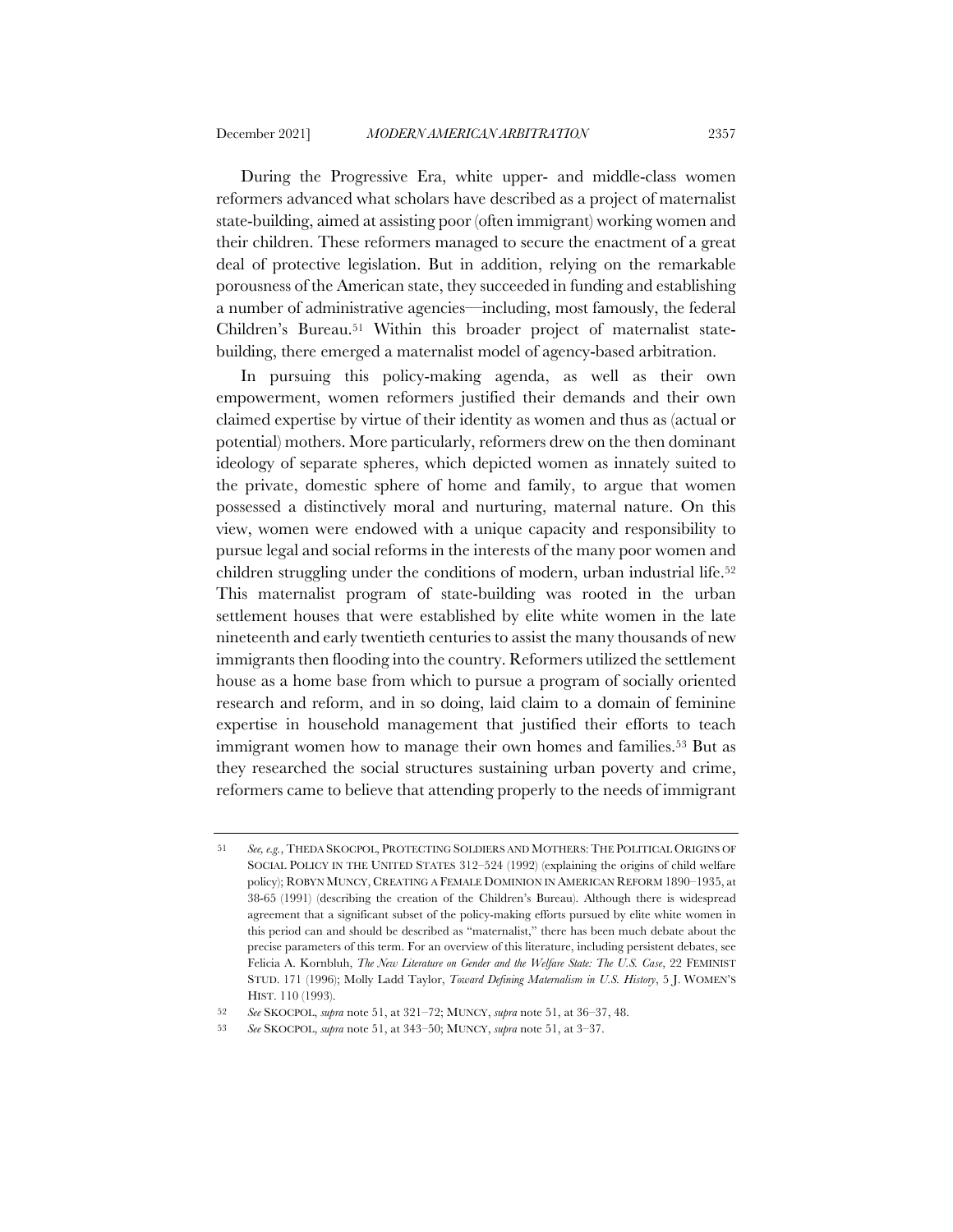women and their children would require them to address causal factors extending well beyond the sphere of the home, narrowly defined. They thus turned their attention to the broader municipality (and, in short order, to the state and nation as a whole), framing this more expansive reach as a form of "municipal housekeeping."54

One such reformer was Frances Kellor, a stalwart of the settlement house movement, who would later go on to become a founding member and the longtime acting head of the AAA.55 Having long devoted herself to exposing and preventing the exploitation of the poor (often immigrant) women serving as domestic workers, Kellor established the New York State Bureau of Industries and Immigration (BII) in 1910.56 The BII's mission was to identify and root out the myriad injustices suffered by immigrants as a whole—a mission that, in line with the general thrust of maternalist state-building, she identified as a key "problem of municipal house-keeping."57 As part of this same maternalist vision, Kellor designed the agency such that it was able to call on a broad network of women's groups to provide much-needed lobbying and investigative support.58 So too, in assisting individual immigrant complainants, the BII adopted a model of dispute resolution that followed from its broader, maternalist orientation. This model focused on promoting informal arbitration or conciliation—two procedures that were long viewed by many as all but interchangeable, especially before laterenacted statutory reforms made arbitration agreements more readily enforceable.59

<sup>54</sup> SKOCPOL, *supra* note 51, at 333, 337, 529.

<sup>55</sup> *See* Amalia D. Kessler, *Arbitration and Americanization: The Paternalism of Progressive Procedural Reform*, 124 YALE L.J. 2940, 2973-83 (2015) (describing Kellor's contributions).

<sup>56</sup> *See* JOHN HIGHAM, STRANGERS IN THE LAND: PATTERNS OF AMERICAN NATIVISM, 1860–1925, at 239–41 (2d ed. 1988) (describing Kellor's work in New York as a public servant); William Joseph Maxwell, Frances Kellor in the Progressive Era: A Case Study in the Professionalization of Reform 181–201 (Apr. 22, 1968) (Ph.D. dissertation, Columbia University) (on file with author) (describing Kellor's work in New York and New Jersey); John Press, France Kellor, Americanization, and the Quest for Participatory Democracy 69–90 (2009) (Ph.D. dissertation, New York University) (on file with author) (describing Kellor's contributions to "Americanization").

<sup>57</sup> *The Immigrant Woman*, AM. HEBREW & JEWISH MESSENGER, June 16, 1916, at 184 (quoting Kellor).

<sup>58</sup> In December 1909, Kellor created a local New York Committee of the North American Civic League for Immigrants (NACL), which was extended to New Jersey in 1911. Kellor worked to intertwine this committee with the BII, using the private organization to provide extensive staffing and funding to the state agency. *See* HIGHAM, *supra* note 56, at 240; Press, *supra* note 56, at 70–80. The New York-New Jersey Committee, in turn, developed extensive networks of support through its connections with women's groups, which were thus made available to the BII. *See* Amalia D. Kessler, A Maternalist Model of Arbitration (unpublished book chapter) (on file with author).

<sup>59</sup> See Kessler, *Arbitration and Americanization*, *supra* note 55, at 2956–61.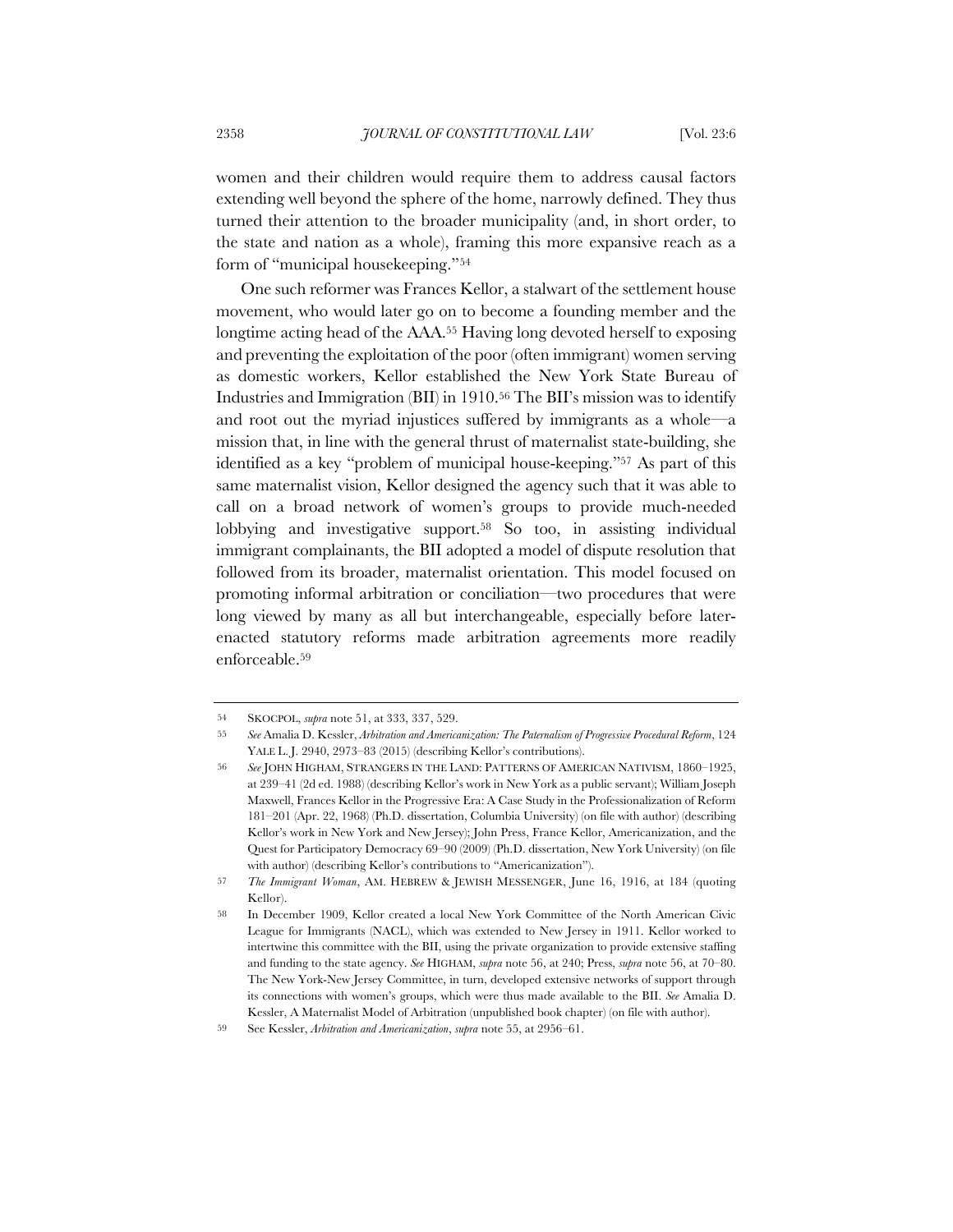Kellor and her supporters viewed the BII as implementing a distinctively maternalist approach to these procedures—one initially cultivated in the women's protective associations that, as detailed by Felice Batlan, emerged in the late nineteenth century as the earliest legal aid societies.60 From the perspective of Kellor and her allies, this maternalist model was defined in antithesis to the informal arbitration or conciliation that was becoming increasingly popular within newer, male-dominated legal aid societies and local municipal courts. As argued by the author and social reformer Kate Halladay Claghorn, these male-dominated entities pursued a highly legalistic mode of dispute resolution, focused only on claims cognizable in law. But this legalistic approach negated the very possibility of achieving a lasting and meaningful settlement, since such a settlement was possible only where those overseeing the proceedings had gained a complete, fully contextualized understanding of the parties and their dispute. As Claghorn observed:

The legal-aid society follows the modern court in laying emphasis on conciliation and arbitration. But how can these be effected if the personal peculiarities of clients and their opponents are not taken into account? Conciliation and arbitration depend upon persuasion, upon the voluntary co-operation of the parties in interest, not upon the sanctions of the law. The parties must be approached on the basis of their own feelings and prejudices about the matter in hand. How can this be done if the differences are not thought important and are not seen?61

On this view, it was women reformers like Kellor, who excelled qua women in the arts of listening and care—as demonstrated by, among other things, their contemporary development of the burgeoning new field of social work. As such, it was they who were best able to design effective modes of arbitration and conciliation.

The BII's maternalist approach to informal arbitration or conciliation therefore began with an effort to gather the claimant's entire story. Having done so, the agency would then order "a hearing . . . in the hope of bringing the parties together, clearing their minds and getting them to adjust the matter."62 In true maternalist fashion, the ultimate goal of such adjustment was not only to resolve the dispute, but also to attend to the immigrant's full range of social and material needs. Toward this end, the BII connected

<sup>60</sup> *See generally* FELICE BATLAN, WOMEN AND JUSTICE FOR THE POOR: A HISTORY OF LEGAL AID, 1863–1945 (2015); Kessler, A Maternalist Model, *supra* note 58.

<sup>61</sup> KATE HOLLADAY CLAGHORN, THE IMMIGRANT'S DAY IN COURT 473 (1923).

<sup>62</sup> N.Y. DEP'T OF LABOR, FIRST ANNUAL REPORT OF THE BUREAU OF INDUSTRIES AND IMMIGRATION FOR THE TWELVE MONTHS ENDED SEPTEMBER 30, 1911, at 124 (1912).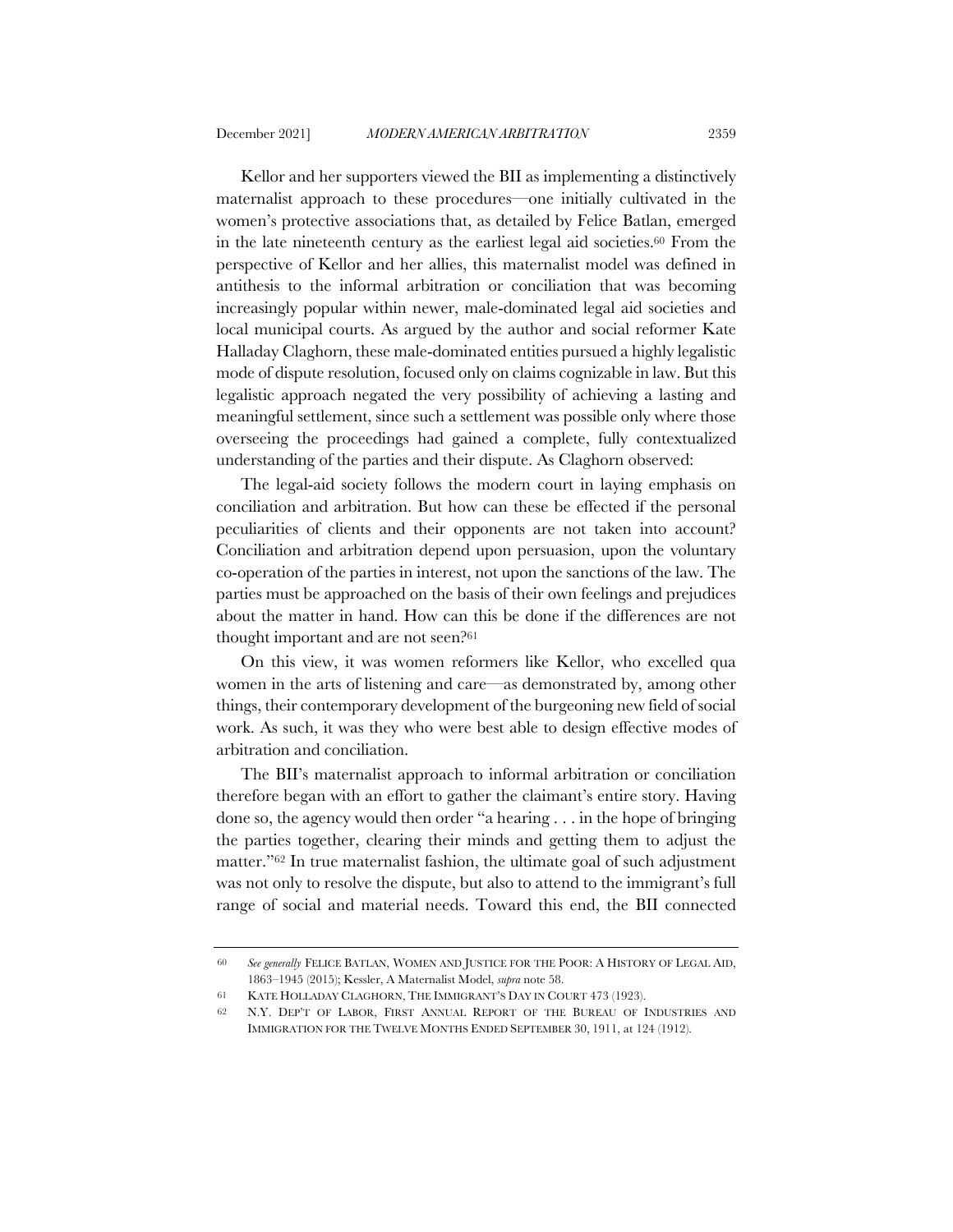immigrants with various individuals and entities able to provide such assistance. As reported by the *New York Tribune* in May 1912, Kellor explained in her capacity as BII chief that "'[t]he Bureau of Industries and Immigration not only does what it can . . . to right wrongs and secure justice, but often directs aliens to such charitable persons as will enable them to continue on their journey after they have parted with their last funds.'"63 In its eagerness thus to do justice, the article suggested, the BII had taken on the character of its leader. It was, in short, all but an extension of Kellor herself—someone who epitomized "the burning, courageous enthusiasm of a modern woman in action."64

#### III. THE COURT-BASED MODEL

Legal elites in the early twentieth century also embraced arbitration as a tool of public governance. In so doing, they shared the widely expressed view that there were important parallels between arbitration and administrative agency adjudication. But as was true of Roscoe Pound, among others, they tended to be far less enthusiastic about this development.65 Unlike their contemporaries who adopted models of arbitration that were intimately connected to the burgeoning administrative state, lawyers as a whole preferred to look to the profession's traditional bastion of state-based authority—namely, the courts. It was within the (lawyer-controlled) courts that many lawyers sought to develop an approach to arbitration that would address the myriad new challenges of modern industrial society.

Anxious to ensure their own continued preeminence, legal elites urged the cabining of both administrative agency adjudication and arbitration through lawyer-wielded rules and procedures. Yet, even while working to contain these arenas of discretion, they sought to expand the discretion that they themselves enjoyed within the courtroom—and in so doing, to position themselves so as better to compete in responding to the challenges of modernity. Toward this end, reform-minded lawyers argued that rigid, legislatively enacted codes of procedure, adopted on the model of New York's

<sup>63</sup> *A Good Samaritan for Hapless Alien Hosts is Miss Frances A. Kellor*, N.Y. TRIBUNE, May 12, 1912, at A4. 64 *Id.*

<sup>65</sup> As is well known, Pound's views of the administrative state were mixed—but over time, his animosity toward it grew. *See, e.g.*, JOHN FABIAN WITT, PATRIOTS AND COSMOPOLITANS: HIDDEN HISTORIES OF AMERICAN LAW 211–78 (2007). Similarly, as concerns arbitration, he expressed doubts. Even while observing that "I have . . . a great deal of faith in commercial arbitration" and "have advocated it vigorously and consistently," he made a point of cautioning that arbitration could not "do the whole work of administering justice," as many contemporaries seemed to hope. Pound, *supra* note 19.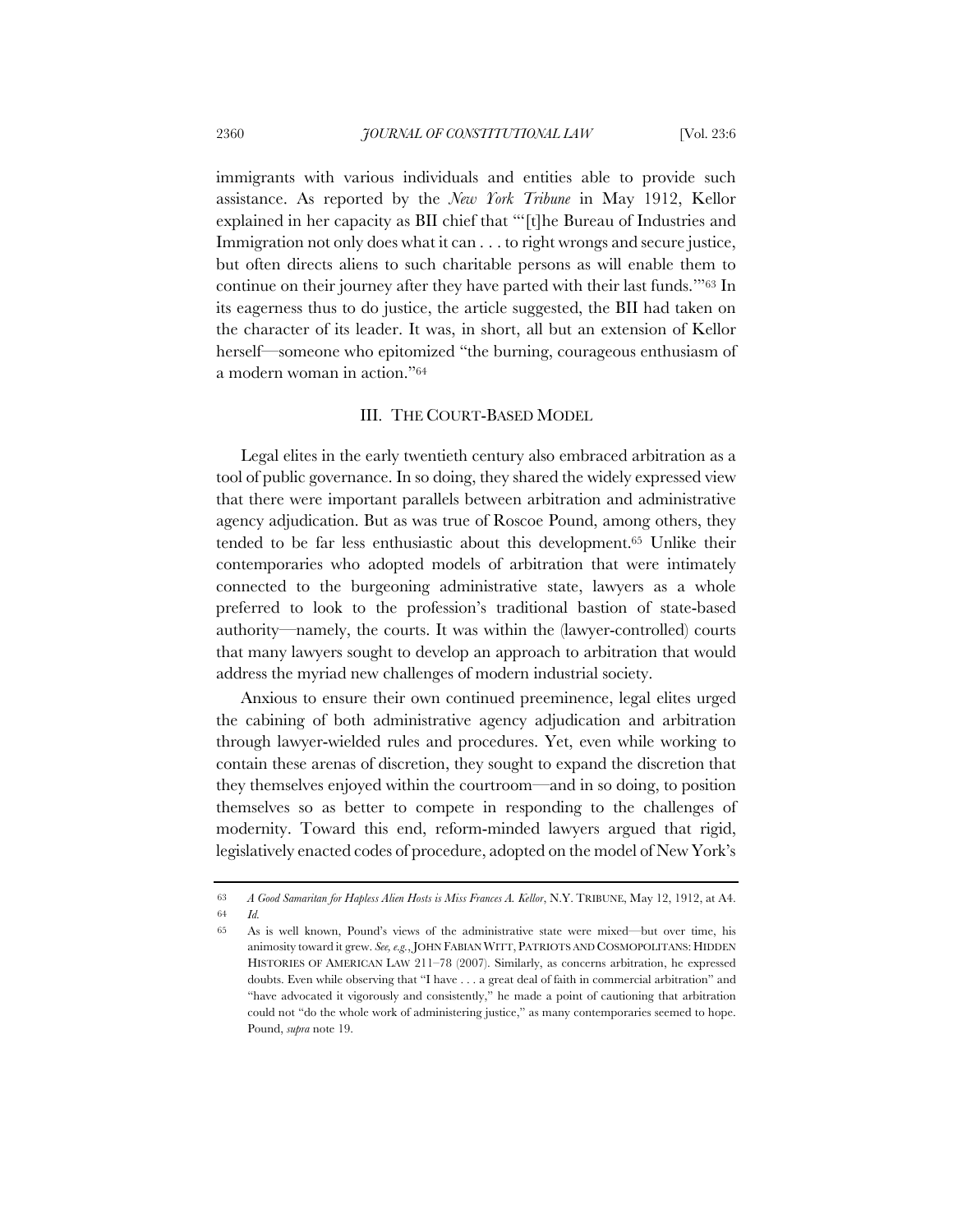Field Code, ought to be replaced by new procedural rules crafted in a more flexible, ongoing fashion by judges themselves. This program of reform was initially implemented in local municipal courts, several decades before the enactment of the Rules Enabling Act of 1934. Indeed, though largely forgotten today, many of the procedural innovations that eventually made their way into the Federal Rules of Civil Procedure were first attempted through municipal-court reform in such cities as Boston, Chicago, Cleveland, and New York.66 As explained in the definitive treatise on the newly enacted New York Municipal Court Code, which went into effect in 1915, these procedural reforms included "[s]implifying the rules and methods of pleading," "[e]liminating all technical rules as to joinder of parties and of causes of action," and "[a]bolishing technical and useless restrictions upon judicial power in matters of procedure."67

Accompanying these now familiar efforts to eliminate procedural technicalities and empower judges to promote substantive justice were various attempts to develop systems of arbitration and/or conciliation that would operate in connection with the municipal court. These arbitrationand conciliation-based experiments aimed at serving the needs of the urban, immigrant poor, while also endowing those lawyers serving as judges with extensive discretionary authority—of the sort increasingly enjoyed by the non-lawyers who staffed administrative agencies and arbitral tribunals. As this suggests, Aragaki and Szalai are correct to insist on the important parallels between arguments for procedural and arbitral reform. However, the two movements were linked not only conceptually (in the sense that they pursued many of the same goals), but also institutionally—through the contemporary campaign for municipal-court reform.

As developed by legal elites in conjunction with, most especially, Jewish communal leaders eager to assist (and Americanize) recent Jewish immigrants from Eastern Europe, various such arbitration- and conciliationbased experiments—linked in different ways to the local municipal courts were attempted. Key among these was the Jewish Court of Arbitration,

<sup>66</sup> *See, e.g.*, Robert Wyness Millar, *Notabilia of American Civil Procedure, 1887-1937*, 50 HARV. L. REV. 1017, 1035 n.92, 1063–64 (1937) (observing that notice pleading originated in the Municipal Court of Chicago and referencing Massachusetts reforms); Rasmus S. Saby, *Simplified Procedure in Municipal Court*, 18 AM. POL. SCI. REV. 760, 766–68 (1924) (describing reforms in Chicago and Cleveland); Stephen B. Burbank, *The Rules Enabling Act of 1934*, 130 U. PA. L. REV. 1015, 1055–62 (1982) (mentioning the New York reforms).

<sup>67</sup> EDGAR J. LAUER, THE NEW PRACTICE AND PROCEDURE IN THE MUNICIPAL COURT OF THE CITY OF NEW YORK UNDER THE MUNICIPAL COURT CODE 59–60 (1922).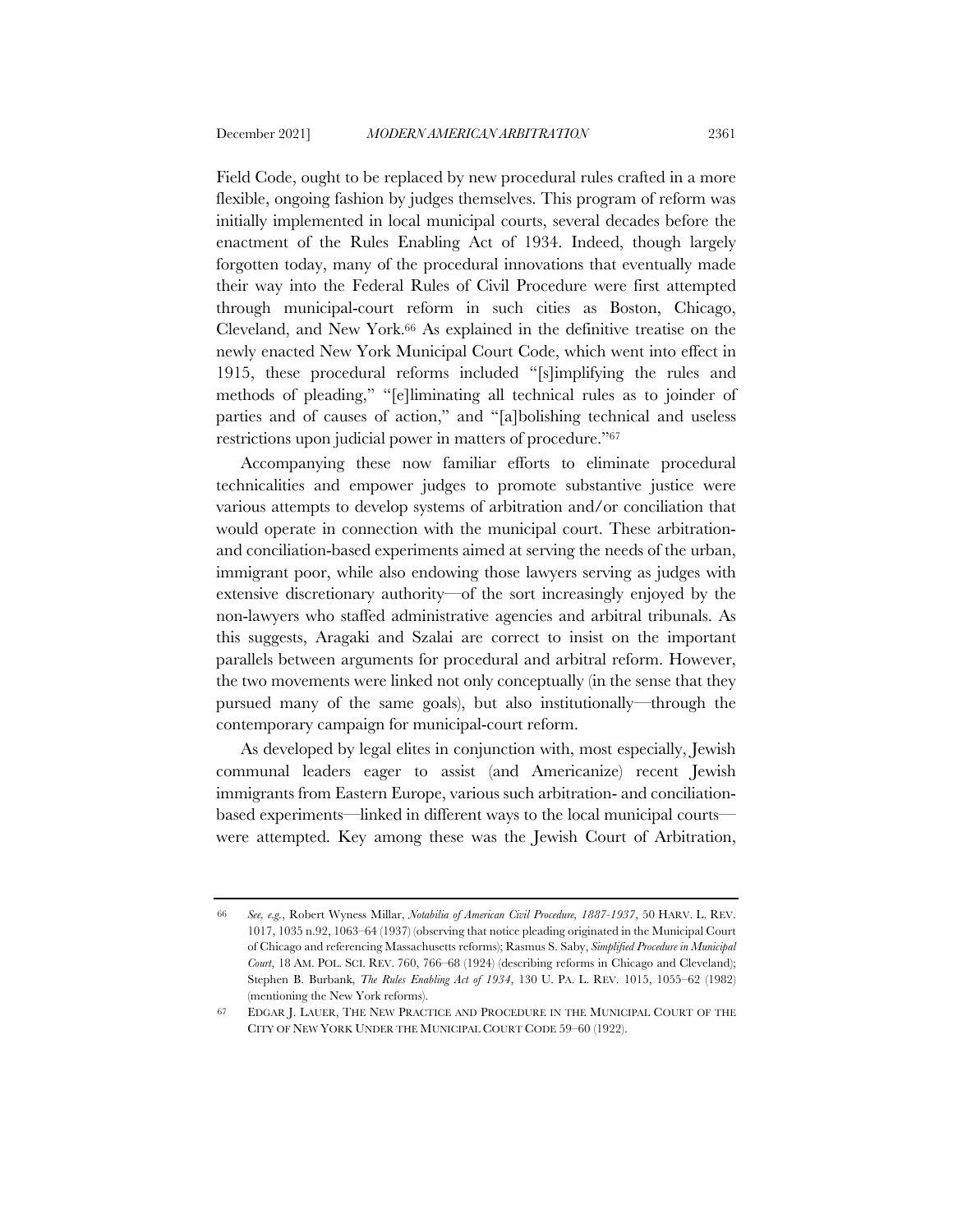which was founded in New York City in 1919.<sup>68</sup> Continuing in operation until the mid-1980s, the court resolved (without charge) many thousands of disputes, thus having a significant impact on the lives of many.<sup>69</sup> Although its immediate aim was to aid and Americanize recently immigrated Lower East Side Jews, it participated in a broader campaign for arbitration that extended well beyond the Jewish community alone. The court engaged actively with (and obtained recognition from) the leaders of the AAA and successfully deployed arbitration (and conciliation) in service of the contemporary movement to remake the local courts.

It was the Jewish Court's executive secretary, Louis Richman, who took the lead in working to connect the institution to then widespread efforts to promote arbitration. He regularly communicated with others who were actively involved in promoting arbitration and conciliation, including some who played a leading role in the development of modern commercial arbitration. Among these were Frances Kellor and Moses H. Grossman, a former municipal-court judge who went on to help establish the AAA, alongside Kellor.70 Richman's efforts to position the Jewish Court as participating in a broader arbitration movement gained some traction, as suggested by the fact that *The Arbitration Journal*—a periodical issued by the AAA and edited by Kellor—published a number of pieces on the court as part of its effort to track developments in the field as a whole.71 Indeed, in line with this vision of itself as a participant in the broader arbitration movement, the Jewish Court in the mid- to late-1930s went so far as seriously to contemplate becoming a general purpose arbitration provider, akin to the AAA—including, not least, by shedding its sectarian, Jewish identity.72

<sup>68</sup> The court was renamed the Jewish Conciliation Court of America in 1930 as part of an effort to distance itself from a competitor, rather than because of any change in its practice. *See* Amalia D. Kessler, The Jewish Conciliation Court as the "Official Arbitrating Organ" of the State-Run Courts (unpublished book chapter) (on file with author).

<sup>69</sup> *See* Joseph Kary, *Judgments of Peace: Montreal's Jewish Arbitration Courts, 1914-1976*, 56 AM. J. LEG. HIST. 436, 443–49 (2016) (describing the history of the court); Tehila Sagy, *What's So Private About Private Ordering?*, 45 LAW & SOC'Y REV. 923, 933–34 (2011) (explaining the origins and practice of the court); JEROLD S. AUERBACH, JUSTICE WITHOUT LAW? 83–88 (1983) ("[The court] resolved thousands of disputes, and was sufficiently active to justify establishment of branch offices in scattered Jewish neighborhoods throughout the city.").

<sup>70</sup> Grossman also served as chair of the New York County Lawyers Association's Committee on Arbitration and Conciliation. *See N.Y. County Lawyers Committees*, 5 N.Y. ST. B. ASS'N BULL. 369, 370 (1933).

<sup>71</sup> Louis Richman, *Justice Amongst Themselves*, 1 ARB. J. 357, 357–59 (1937); *Work of Jewish Conciliation Court Grows*, 2 ARB. J. 130, 130 (1938).

<sup>72</sup> *See* Kessler, The Jewish Conciliation Court, *supra* note 68.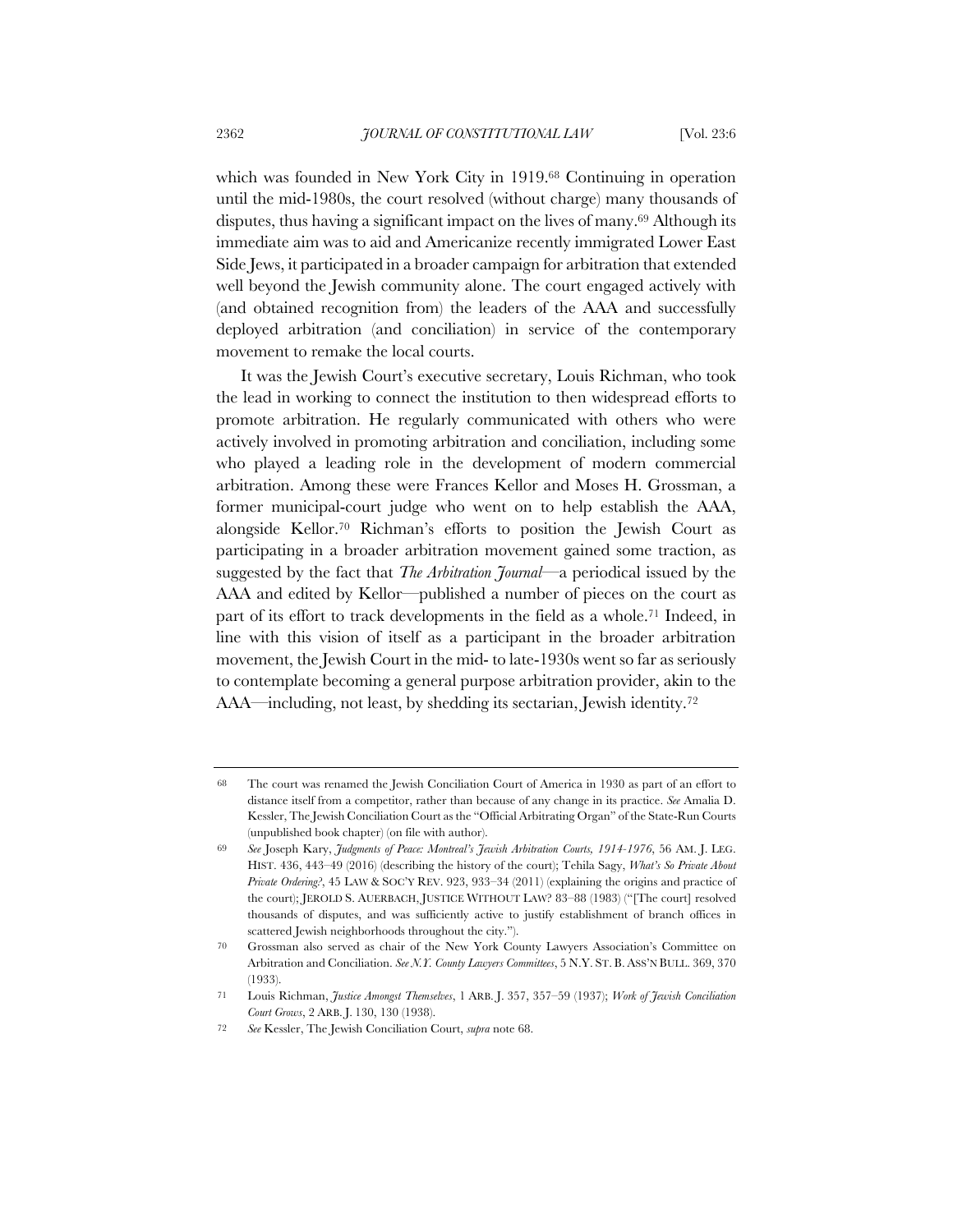In thus positioning itself within a broader campaign to promote arbitration (and conciliation), the Jewish Court actively sought to enmesh itself with and thereby remake the state-run court system. As this suggests, it embraced a profoundly public-oriented, governmental conception of arbitration. Although the court was founded by a private act of incorporation and obtained its funds from private charitable donations contributed by local Jewish local elites, it engaged in highly public proceedings that were linked in various ways to those of the local, state-run courts. It relied extensively on sitting state-court judges, who served as arbitrators and conciliators (in ways that would violate today's rules of judicial ethics).73 And for decades, it held its proceedings in public courthouses—in the view of a great many spectators. So too, the leading lawyers and state-court judges who served on the Jewish Court and otherwise helped to run the organization were deeply involved in the ongoing project of local court reform, aiming to develop new procedural and institutional mechanisms that would provide more meaningful access to justice to the urban immigrant poor. These reformers worked within both the Jewish Court and the state-run courts, drawing little, if any distinction between the two and using the one as a laboratory in which to develop approaches that might then be transplanted to the other. As just one example, the Jewish Court and its personnel played a key role in the emergence in 1933 of the New York Domestic Relations Court, which was widely heralded as the embodiment of the modern ideal of the socialized court.74 The Jewish Court, in fact, developed a relationship with the staterun courts that was so close and interconnected that it became possible, at least for a time, to envision it as an official state entity in its own right—or what its leaders described as "the official arbitrating organ of the [state-run] Courts."75 In all these respects, the court afforded a type of arbitration that was far removed from the now dominant model of private ordering.

<sup>73</sup> *See id.*; CHARLES E. GEYH & W. WILLIAM HODES, REPORTERS' NOTES TO THE MODEL CODE OF JUDICIAL CONDUCT 73 (2009) ("Rule 3.9: Service as Arbitrator or Mediator. A judge shall not act as an arbitrator or a mediator or perform other judicial functions apart from the judge's official duties unless expressly authorized by law.").

<sup>74</sup> *See* Kessler, The Jewish Conciliation Court, *supra* note 68. On the New York Domestic Relations Court of 1933, see Elizabeth D. Katz, *Criminal Law in a Civil Guise: The Evolution of Family Courts and Support Laws*, 86 U. CHI. L. REV. 1241, 1280–83 (2019) (summarizing the court's origins and function). On the ideal of the socialized court, see generally MICHAEL WILLRICH, CITY OF COURTS: SOCIALIZING JUSTICE IN PROGRESSIVE ERA CHICAGO (2003).

<sup>75</sup> Report of Louis Richman, Executive Secretary of the Jewish Conciliation Court of America, Inc., Rendered at Its Annual Meeting (Jan. 10, 1934) (on file with the Israel Goldstein Papers (Collection A364), Central Zionist Archives, File 271b).